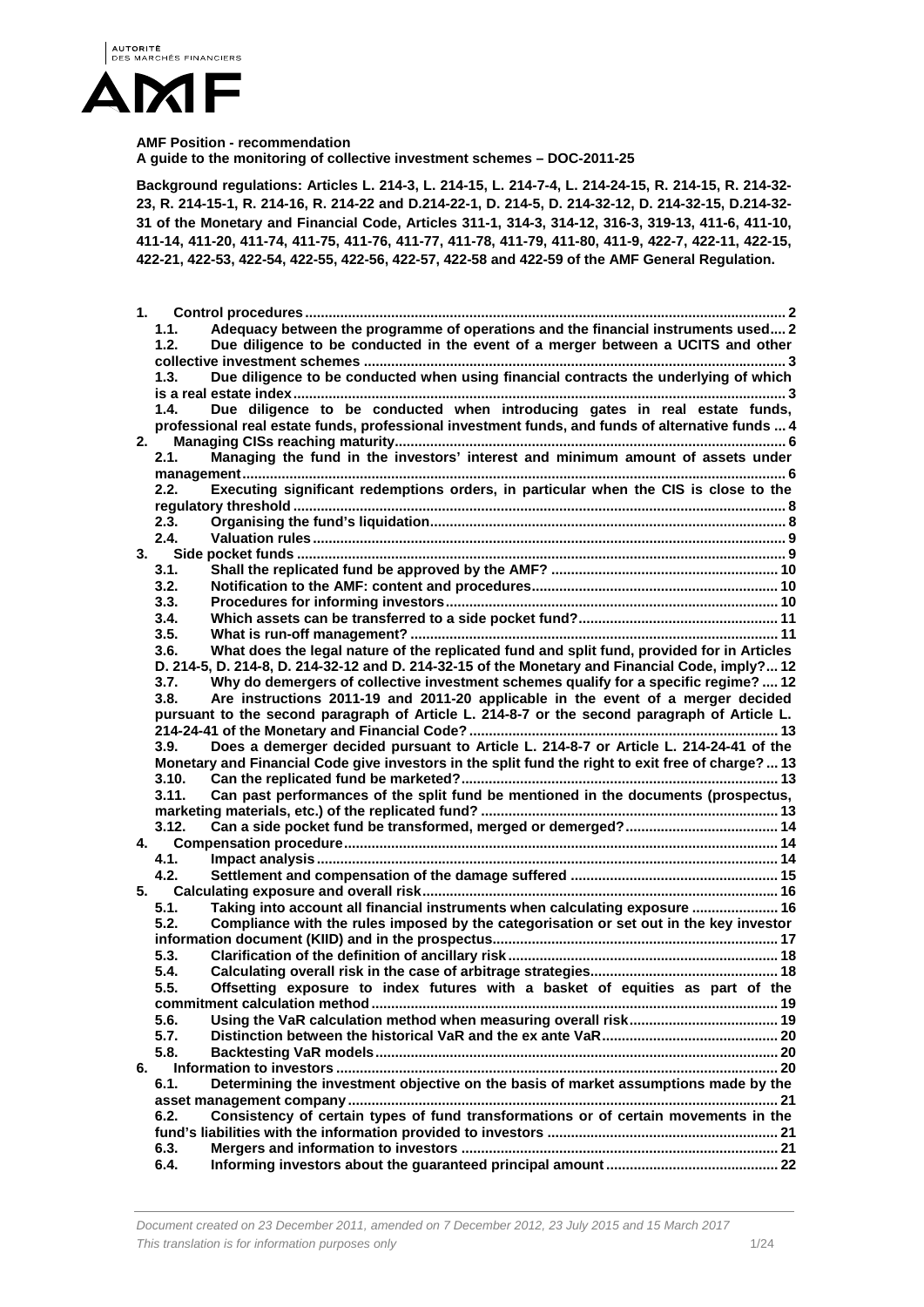

**6.5. Consistency of the information provided in the key investor information document (KIID) and in the prospectus with the information disseminated in the marketing materials of the CIS 22**

| 6.6. |                                                                                    |  |
|------|------------------------------------------------------------------------------------|--|
| 6.7. | Transformation of a fund established with a pre-determined time horizon (excluding |  |
|      |                                                                                    |  |

When monitoring collective investment schemes (CISs), the *Autorité des Marchés Financiers* ensures that the operating conditions and management strategies of the CISs and real estate funds comply with their regulatory documents and with the applicable legislative and regulatory provisions. This monitoring process is distinct from the controls and investigations which can be carried out by the AMF concurrently. In this context, the document:

- Recalls certain regulatory provisions applicable and indicates how they shall be interpreted;
- Sets out recommendations for applying them;
- Gives concrete examples of UCITS and non-UCITS.

The positions and recommendations presented in this guide are in line with the doctrine already published or applied by the *Autorité des Marchés Financiers* as part of the examination of the individual approval files. This document is being updated on a regular basis.

## **Unless recommendations are specifically identified as such, the doctrinal elements contained in this guide are positions.**

# **1. Control procedures**

Scope: CISs

l

## **1.1. Adequacy between the programme of operations and the financial instruments used**

Pursuant to Articles 311-1 and 316-3of the AMF General Regulation, the file shall include *"a programme of operations for each of the services that the asset management company intends to provide, specifying the conditions in which it expects to provide those services and indicating the type of transactions envisaged and its organisational structure"*. Moreover, Article 6 of Chapter II, Title 1 of Instruction 2008- 03<sup>1</sup> stipulates that the programme of operations "is adapted to both the portfolios managed and the *instruments used as part of the management strategy implemented by the company (…)."*

It is the duty of the portfolio management company to ensure that the type of financial instruments used is consistent with the management strategies implemented on the first hand, and that its organisational structure is adapted to the means at its disposal on the other hand. Peculiar attention must be paid to the ability of the portfolio management company to identify the risks linked to the financial instruments used and the strategies implemented and to value these financial instruments in an independent and accurate manner. In particular, the analysis cannot possibly rely only on the legal characterisation (equities, bonds) of the securities acquired.

For instance, a portfolio management company whose programme of operations restricts itself to describing the procedures for using listed financial instruments and simple futures financial instruments cannot use exotic options or structured products containing derivatives (like complex EMTN or structured certificates) when managing its funds if it fails to describe the means necessary to operate this activity in the programme of operations. Conversely, the asset management company can update its programme of operations, pending prior approval by the *Autorité des Marchés Financiers*, so as to acquire the right to conduct such activities.

 $<sup>1</sup>$  Instruction 2008-03 dated February 8, 2008 on the approval procedures and on the programme of operations of asset</sup> management companies and investment service providers offering portfolio management services on behalf of third parties and on an ancillary basis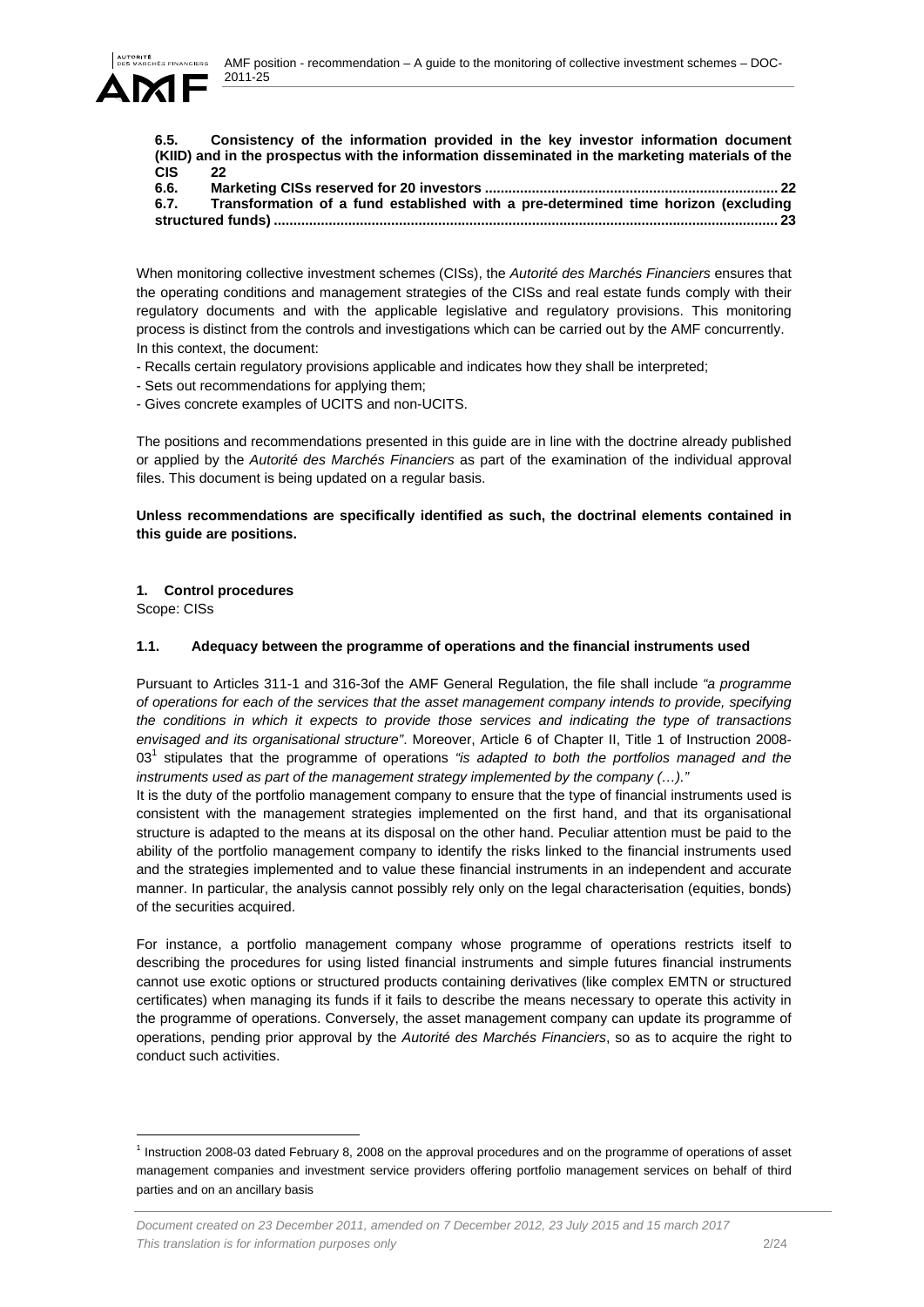

## Derivatives on hedge fund indexes

CISs are entitled to use derivatives on hedge fund indexes, provided that the programme of operations of the asset management company qualifies for the use of financial contracts, also referred to as "financial futures instruments."

Using this option requires the asset management company to control that the index complies with the criteria according to which it can be characterised as a financial index, pursuant to Article R. 214-16 of the Monetary and Financial Code. In this context, the asset management company must check in collaboration with the *Autorité des Marchés Financiers* that it has the required organisational structure, human and technical means to operate as an "alternative fund of funds."

Finally, it is recalled that the key investor information document and the fund's prospectus<sup>2</sup> must provide accurate information.

# **1.2. Due diligence to be conducted in the event of a merger between a UCITS and other collective investment schemes**

Scope: UCITS

Pursuant to article 411-3 of the AMF General Regulation, a UCITS cannot transform itself into a different collective investment scheme and cannot possibly undergo a transformation having equivalent effects. Accordingly, it is excluded that a UCITS be split, being replaced by a UCITS and a different collective investment scheme<sup>3</sup>.

However, a UCITS may merge with a different UCITS or another collective investment scheme.

If the disappearing fund is a UCITS, the asset management company shall ensure, prior to the merger, that the countries in which the disappearing UCITS is marketed are the same as the countries in which the receiving UCITS is marketed.

# **1.3. Due diligence to be conducted when using financial contracts the underlying of which is a real estate index**

Scope: CISs

l

In order to be declared as underlying assets eligible to the financial contracts (or financial futures instruments) entered into by a CIS, financial indexes must meet the requirements set out in I of Article R214-16 and in II of Article R.214-22 of the Monetary and Financial Code on the composition and representativeness of the index and on its mode of dissemination. Amongst financial indexes can be found indexes related to yearly-completed real estate transactions completed in a country, a geographical region or a given sector. Besides, in order to meet its valuation obligation, the asset management company is required to assess the depth and efficiency of the market for the financial contracts linked to the index chosen.

Consequently, this means that the asset management company must address both the issue of the index eligibility to the asset of a real estate fund and also the depth and efficiency of the market to which it refers.

Moreover, asset management companies are reminded that they must check whether or not using these instruments is compliant with the programme of operations approved by the AMF before they start using them.

Index-tracking UCITS comply with AMF Position DOC-2013-06 – Exchange-traded funds and other UCITS issues

 $2$  Or the simplified prospectus for funds which do not feature in the key investor information document yet.

 $3$  Excluding the specific regime governing side-pocket funds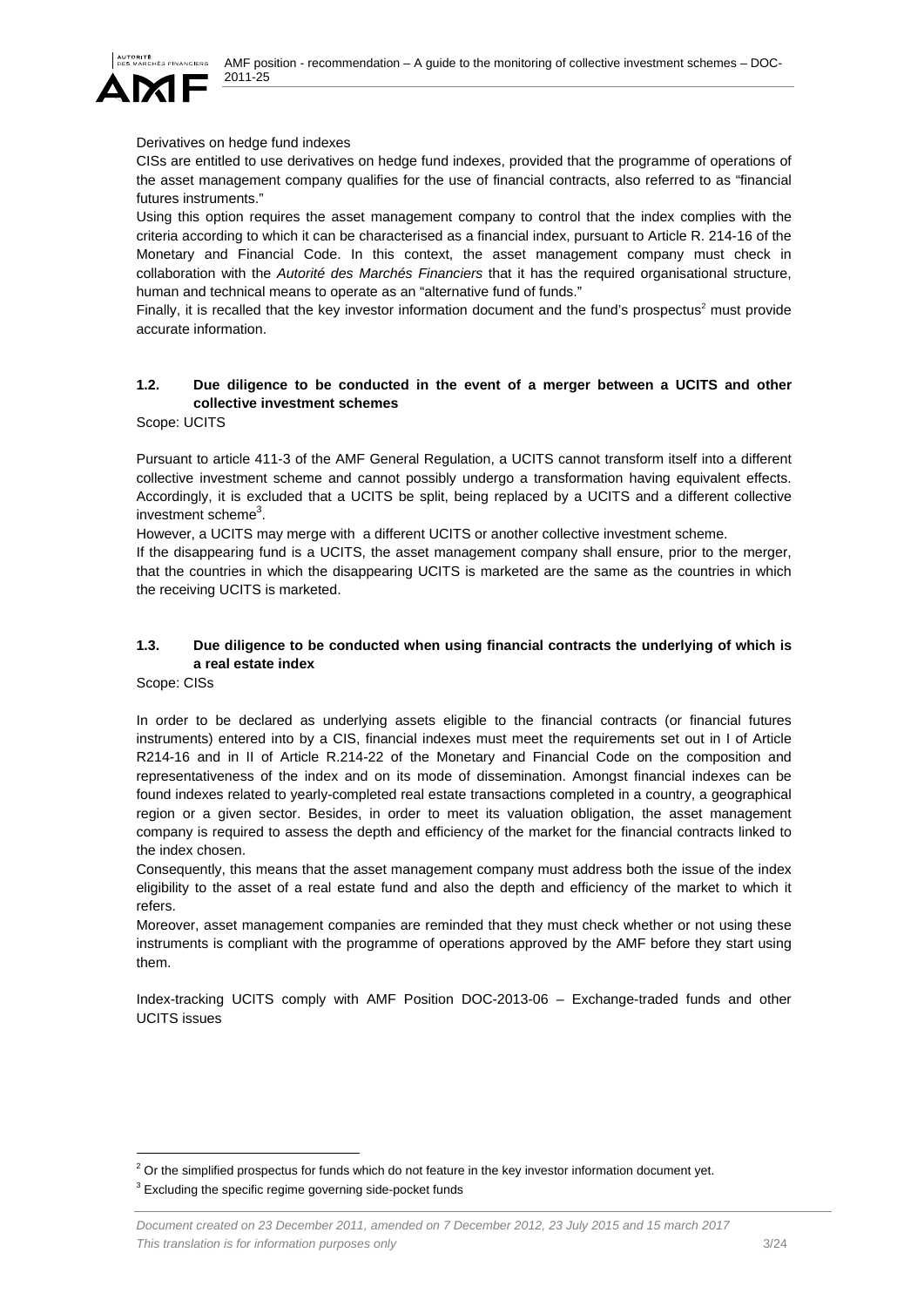

### **1.4. Due diligence to be conducted when introducing gates in real estate funds, professional real estate funds, professional investment funds, and funds of alternative funds**

Introducing gates allows deferring the subscription orders on the basis of several net asset values as soon as they exceed a certain threshold, determined in an objective manner.

Passive management must be compatible with the gates introduced. In that respect, before they implement the gates, asset management companies are required to contact their depository and the concerned service providers in order to check the compatibility of the contemplated scheme, both as regards flow processing and the information provided to investors.

1.4.1 Description in the prospectus

The functioning of the gates must be described accurately in the prospectuses of the AIFs concerned.

1.4.2 The method chosen

The method chosen shall be consistent with the structure of the fund's assets and liabilities. It is necessary that the threshold above which gates may be activated is not such as to undermine the open nature of the AIFs concerned.

In the case of a professional investment fund or fund of alternative funds whose net asset value is fixed on a monthly basis, this requirement is considered to be complied with when the threshold is not lower than 10% of its net assets. Moreover, asset management companies shall determine the periodicity for calculating the net asset value when the professional investment fund or the fund of alternative funds uses a gate mechanism. Indeed, while it is possible to introduce gates amounting to 10% of the net assets with a net asset value calculated on a monthly basis, it is impossible to introduce a gate amounting to 0.5% of each daily net asset value as it would result in the professional investment fund or fund of alternative funds losing its open nature.

In the case of real estate funds, excluding professional real estate funds, gating thresholds should enable holders to be repaid at at least 2% of the fund's net assets every month, and redemption requests should be executed and settled within one year at most from receipt of the order, including notice periods. This gate threshold is possible only for a real estate fund whose documentation explicitly refers to the illiquid nature of its units or shares.

The level of non-executed orders shall be determined after the end of the period dedicated to centralising the orders. This meets the need to inform the concerned investors at the earliest opportunity and aims to give them the possibility to submit, in compliance with the notice deadlines and if they want to, a new order for the fraction of non-executed orders (see item on the execution of orders).

The trigger threshold of the gates is calculated on the basis of the amount of redemptions, minus the amount of subscriptions.

 Real estate funds (OPCI)/Professional investment funds/Funds of alternative funds offering only one category of units:

For such AIFs or real estate funds, the threshold at which the gate is triggered is calculated at the end of the period dedicated to centralising the orders by bringing back the number of redemptions minus the number of subscriptions, expressed in terms of shares, to the total number of units of the fund's latest net asset value. The threshold may also be measured in amounts under the following conditions.

 Real estate funds (OPCI)/Professional investment funds/Funds of alternative funds offering several categories of units: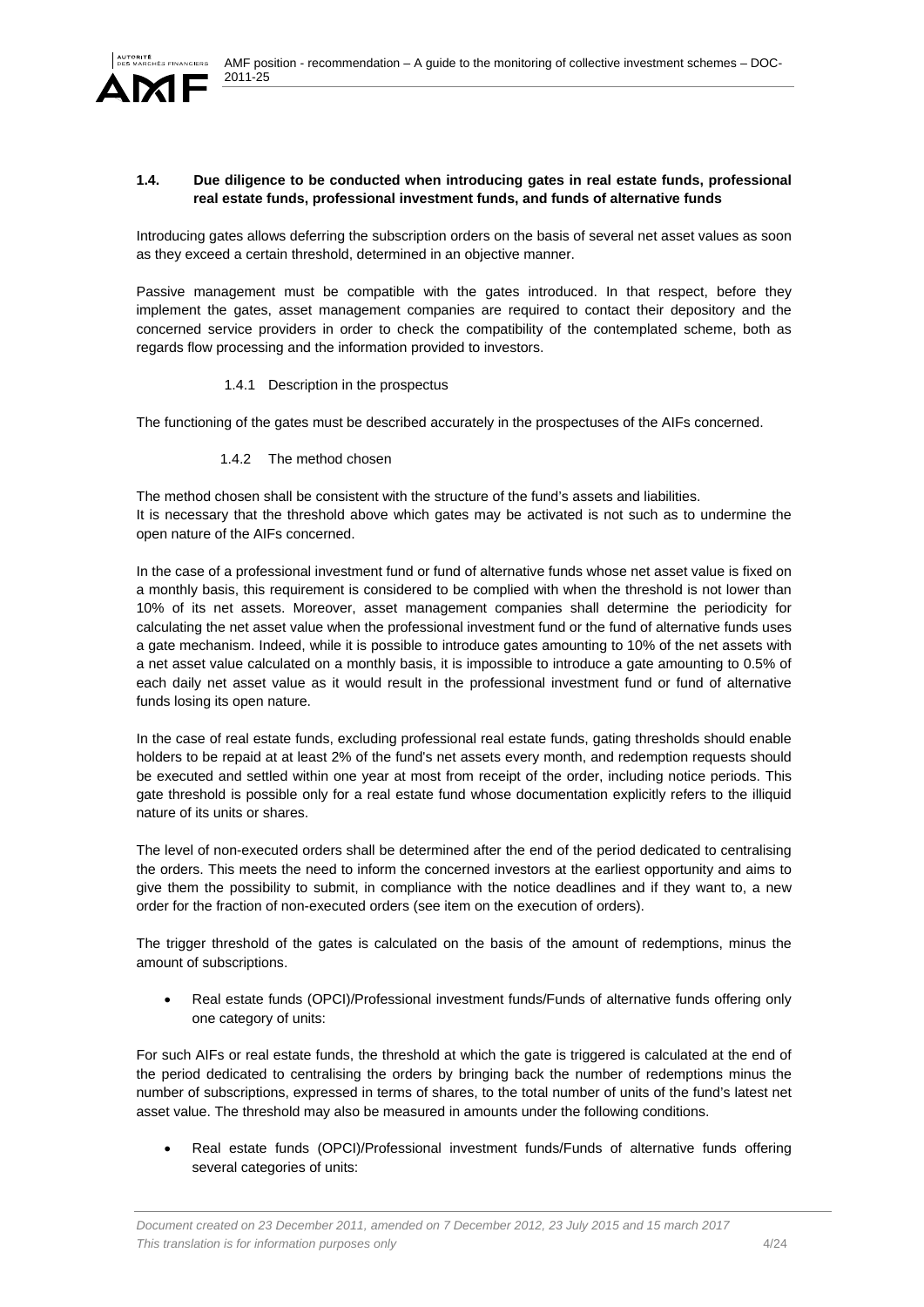

AIFs can set different thresholds for triggering the gate depending on the categories of units.

For AIFs of this type, the threshold at which the gate is triggered is measured at the end of the period dedicated to centralising the orders. The redemptions, minus subscriptions, expressed in amounts (number of units multiplied by the latest net asset value), are brought back to the net assets of the fund's net asset value.

If indicative net asset values have been calculated previously, they can be endorsed. Overall, the asset management company shall make the necessary adjustments to determine the reference net assets on the basis of the information it was provided with since the net asset value was last calculated.

The net asset values used for net redemptions (numerator) expressed in amounts are those related to the net assets used in the calculation (denominator).

Back-and-forth transactions, for a same number of units and executed on the basis of the same net asset value and by a single investor or beneficial owner, are not included in the calculation of the gates. They may escape being fractionated insofar as the prospectus provides for it. This provision allows avoiding that an investor who completes a back-and-forth transaction has its redemption order fractionated while a subscription order of a similar amount offsets the impact of this redemption order on the AIF.

#### 1.4.3 Procedures for triggering the gates

The asset management company is free to trigger the gate mechanism, as provided for in the prospectus. Before it makes this decision, it shall ensure that the principle of investors' fair treatment is being complied with. It must act in the interest of the remaining investors and avoid the risks of conflicts of interests.

The decision of triggering the gates shall only be made in the interest of the remaining investors. The gates shall not be negotiable by investors submitting orders on the basis of a unique net asset value. Should the asset management company decide not to trigger the gates for a net asset value, the decision shall be documented and held at the AMF's disposal.

# 1.4.4 Order execution

Orders exceeding the level at which the gate is triggered are not executed. The rules governing the reduction of orders must ensure that investors leaving the fund are treated fairly. Reducing the orders to the same extent for all investors is usually the most appropriate mechanism. However, it shall be adapted to suit certain complex gate mechanisms such as the schemes under which the orders placed within a certain threshold are executed first and the number of orders exceeding that threshold are reduced in order to meet the gate requirements. Asset management companies may potentially be required to adapt the characteristics of the fund's units so as to allow partial execution, either by reducing the value of the units or by fractionating them.

Moreover, asset management companies shall determine and specify in the prospectus of the AIF if the non-executed orders will be cancelled or deferred and executed on the basis of the following net asset value.

This point shall be assessed in the light of the liquidity management overall scheme, and more particularly by taking into consideration the consequences resulting from systematically deferring the orders that would help maintain systematic demand for redeeming units in the AIF concerned. Asset management companies shall also assess the fact that introducing a scheme under which orders are automatically deferred incites investors to anticipate their redemption requests in order to secure a place in the waiting line. As regards this peculiar issue, they shall ensure, together with the relevant market participants (depositaries, centralist,…), that the scheme can be operated.

Where the scheme depends on non-executed orders being deferred and executed on the basis of the following net asset value, deferred orders have no priority over the new redemption orders to be executed on the basis of the current net asset value. Should redemption orders be fractionated once again on the basis of the current net asset value, they shall be fractionated under the same conditions as the new subscription orders. This principle allows once again avoiding that investors who wish to leave the AIF be penalised by redemption orders previously submitted by other investors. It also helps reduce the risk that investors be tempted to anticipate their redemptions orders to secure a place in the waiting line.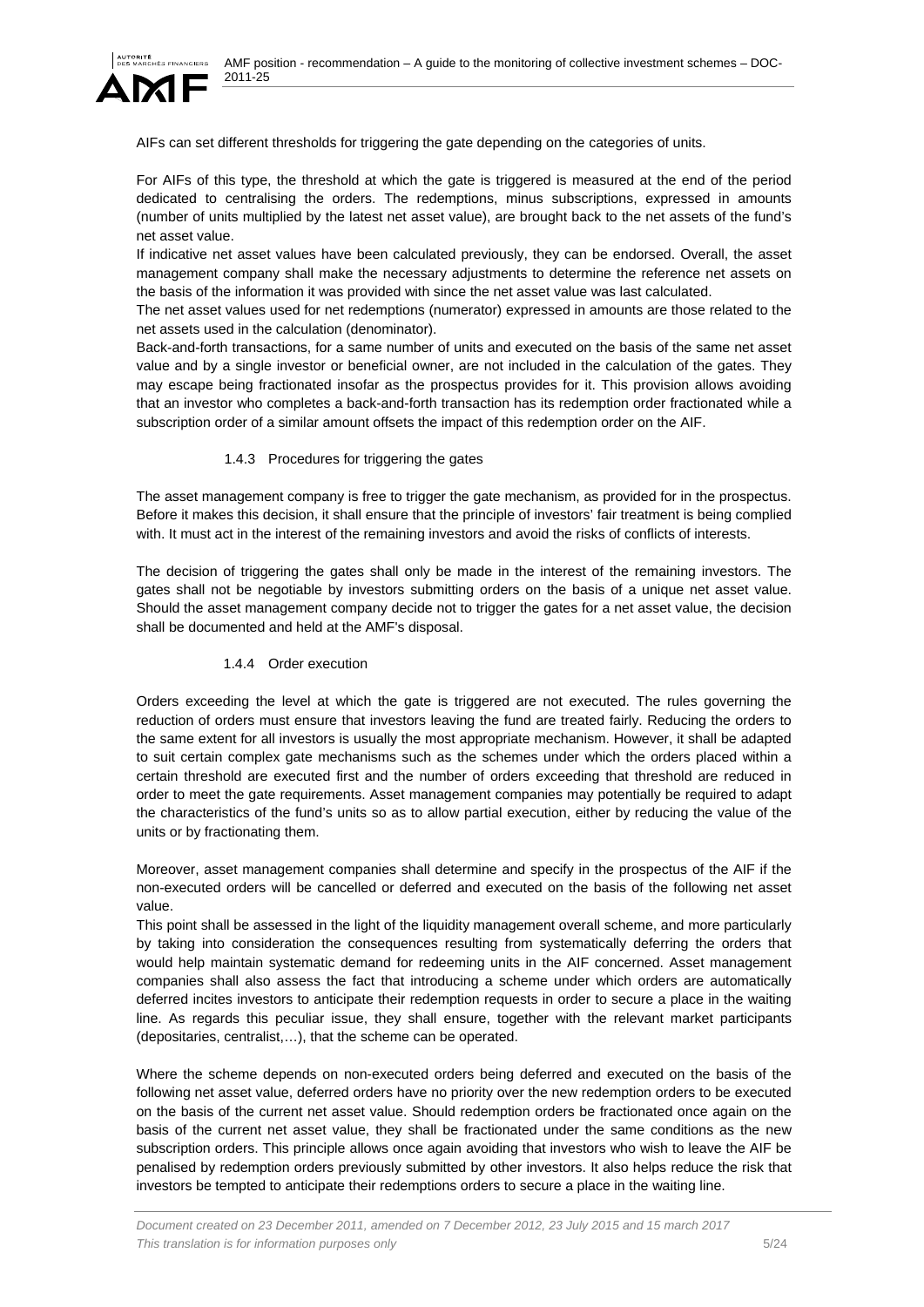

Given the necessity to submit orders once again or to defer them, asset management companies are required to determine a periodicity for determining the net asset value and notice periods which allow investors to submit their orders again. Asset management companies cannot possibly escape their obligation to inform investors about the mandatory notice periods. The asset management companies shall provide for arrangements for identifying the deferred orders or the orders that were submitted again in accordance with the mandatory notice period. Investors shall not be penalised by being prevented from deferring their orders or submitting them again on the basis of the following net asset value.

Indeed, it is necessary to comply with this schedule in order to be able to initiate the transactions in the AIF's net assets in a timely manner (the underlying hedge funds for instance).

Introducing gates can prove to be a sensitive issue, for operating reasons, when the frequency for setting the net asset value is high (a daily or weekly frequency for instance).

#### 1.4.5 Order cancellation

The asset management company shall ensure that orders submitted prior to the order centralisation date cannot possibly be changed, including through cancellation requests which could be assimilated to late trading operations. Moreover, the asset management company shall not give any details on the level of the subscription and redemption orders placed that would have an investor anticipate whether the gate is likely to be triggered or not.

## 1.4.6 Investor information

In the event of cancellation, investors of whom a fraction of orders has not been executed shall be informed of it within timeframes allowing them to submit the non-executed orders on the basis of the next net asset value. The procedures for informing investors are provided for in the AIF's prospectus.

# **2. Managing CISs reaching maturity**

l

## **2.1. Managing the fund in the investors' interest and minimum amount of assets under management**

Scope: UCITS/Retail investment funds/Private equity funds/Funds of alternative funds/Professional investment funds/Declared funds

The minimum amount of assets under management provided for in the regulation is low: it stands at €300,000 for collective investment schemes and open-end investment companies (SICAV)4 . Many management strategies require a higher minimum amount of assets under management in order to be implemented in the interest of the investors. It is the duty of the asset management company or CIS to make the necessary arrangements for:

- identifying the situations under which the fund's net assets are likely to become too low for the fund to be managed in the interest of the investors;

- defining and implementing measures aimed at ensuring that the fund is managed in the interest of the investors: looking for new subscriptions to preserve the fund's net assets at a sufficient level, transformation, mergers or winding-ups if it is impossible to preserve the fund's net assets at a sufficient level.

Accordingly, it is not acceptable to wait systematically that the fund's net assets fall below the minimum amount of assets under management to implement corrective measures. The decisions on the future of a CIS shall be exclusively made in the investors' interest and shall by no means give precedence to the interest of the asset management company over that of the investors.

<sup>4</sup> Except for dedicated funds (Article 422-94 of the AMF General Regulation) and formula funds (Articles 411-21, paragraph 4 and Article 422-22, paragraph 4 of the AMF General Regulation).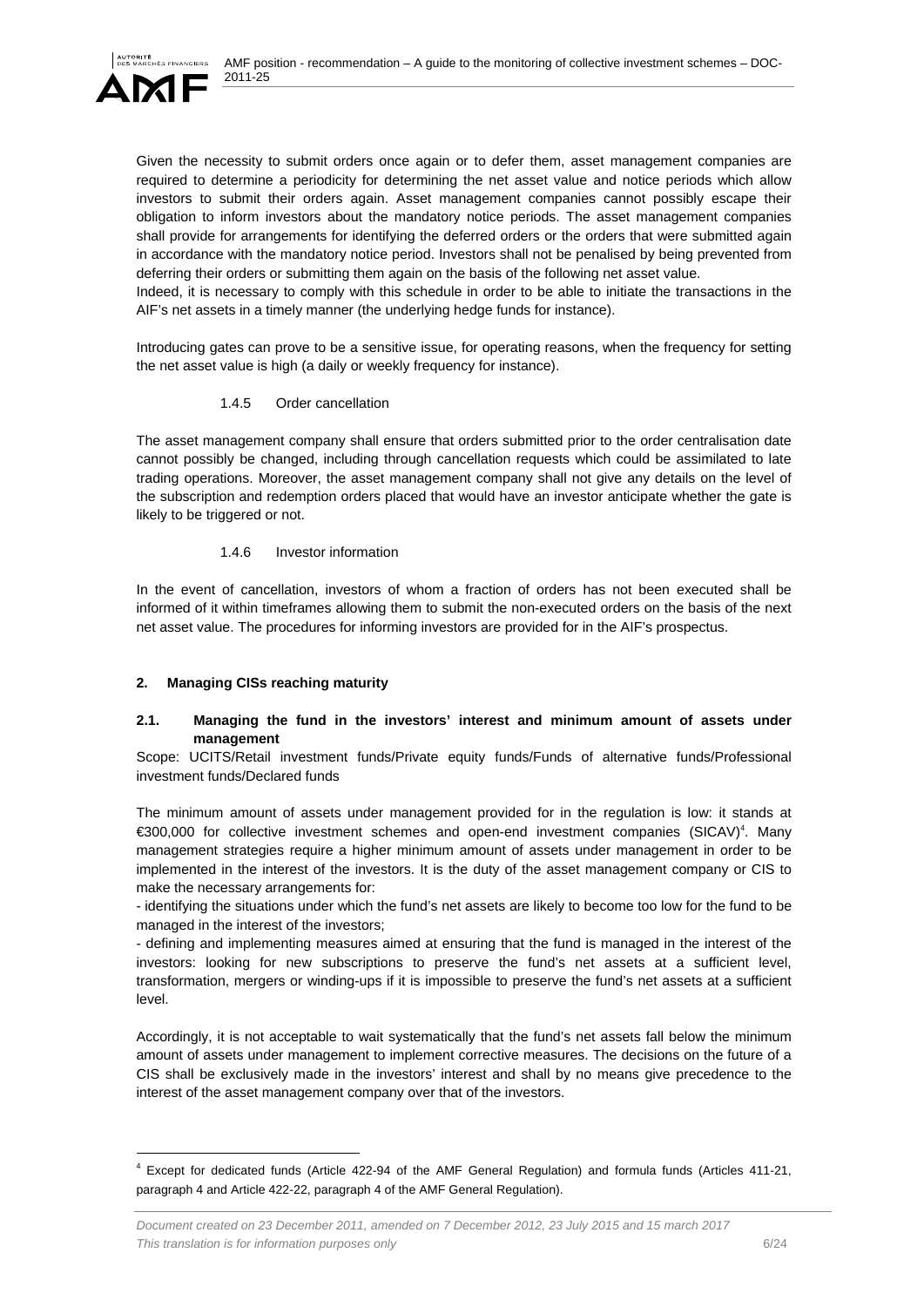

An asset management company notes that the fund's net assets are decreasing on a regular basis and that they will inevitably fall below the €300,000 minimum amount of assets under management.

It believes that the fund has no commercial future and that is must consequently be liquidated. However, it considers that the fund can still be managed despite the decline in its net assets. The asset management company does not want to be seen as the party which initiates the fund's liquidation, fearing this will undermine its image amongst its clients. Accordingly, it decides to wait for the fund's net assets to fall below the €300,000 minimum amount of assets under management and stay below this threshold for more than 30 days before making the decision to liquidate the fund.

This allows the asset management company to present its decision to its clients as the direct consequence of a regulatory provision and not as a decision of its own.

This method is not compliant with the regulation because:

- It leads the asset management company to give precedence to its own interest (its image amongst customers) over that of the investors in the fund (who, on the one hand, invest in a fund which is soon to be liquidated without knowing it and, on the other hand, will suffer the consequences of the fund's liquidation when submitting their redemption requests in the next few weeks);

- The information provided to investors is not "clear, accurate and non-misleading" since it presents the fund's liquidation as the consequence of a regulatory provision while it is in fact a decision of the asset management company itself.

Moreover, it is recalled that the management strategy implemented by the CIS shall be consistent with the strategy described in the prospectus in all circumstances. The fact that the fund's net assets make it no longer possible to implement the management strategy shall prompt the asset management company or the fund to ask themselves why they failed to anticipate the situation and to take all the necessary corrective measures.

It does not justify implementing a management strategy that would not be consistent with that defined in the prospectus.

The management strategy implemented by a European Union Equity fund requires that the fund's net assets are at least €10 million. The fund is almost exclusively held by a life-insurance company which marketed it to its clients in the form of unit-linked life insurance contracts. The life-insurance company decides to create units in the fund, which results in the capital of the fund being greatly reduced, though remaining above the €300,000 minimum amount of assets under management. The asset management company notes that the fund has no future and that outflows from the fund continue. It decides to have the fund invested in monetary assets until its assets under management fall below €300,000 and then liquidate it. The asset management company fails to inform the remaining investors about this decision and about the change in the management strategy. This method is not compliant with the regulation insofar as:

- The way the fund is managed is not consistent with the content of the prospectus;

- The information provided to investors is not "clear, accurate, and non-misleading".

If the fund's medium-term sustainability is not undermined and if the management strategy is in the interest of the current or future investors, the 30-day period provided for in the regulation can be used to secure new subscriptions.

Conversely, if the fund's medium-term sustainability is undermined, or if the management strategy proposed by the fund is not intended to be continued, the fund can file for transfer (liquidation, merger, demerger or absorption) with the *Autorité des Marchés Financiers* before the end of the 30-day notice period. Pursuant to Articles 411-21 and 422-22of the AMF General Regulation, the transfer process becomes mandatory when the net assets have remained for 30 days below the fund's minimum amount of assets under management.

- Blocking redemptions when the fund's assets fall below the minimum amount of assets under management

After it saw some funds file for liquidation because their assets had fallen below the minimum amount of assets under management, the *Autorité des Marchés Financiers* realised that not all service providers had established a unique organisational structure suited to ensure that the provisions of Articles 411-21 and 411-22 of the AMF General Regulation are being complied with.

Accordingly, the *Autorité des Marchés Financiers* reminds that the redemption of units or shares shall be blocked as soon as measuring the fund's net assets reveals that the latest movements in the fund's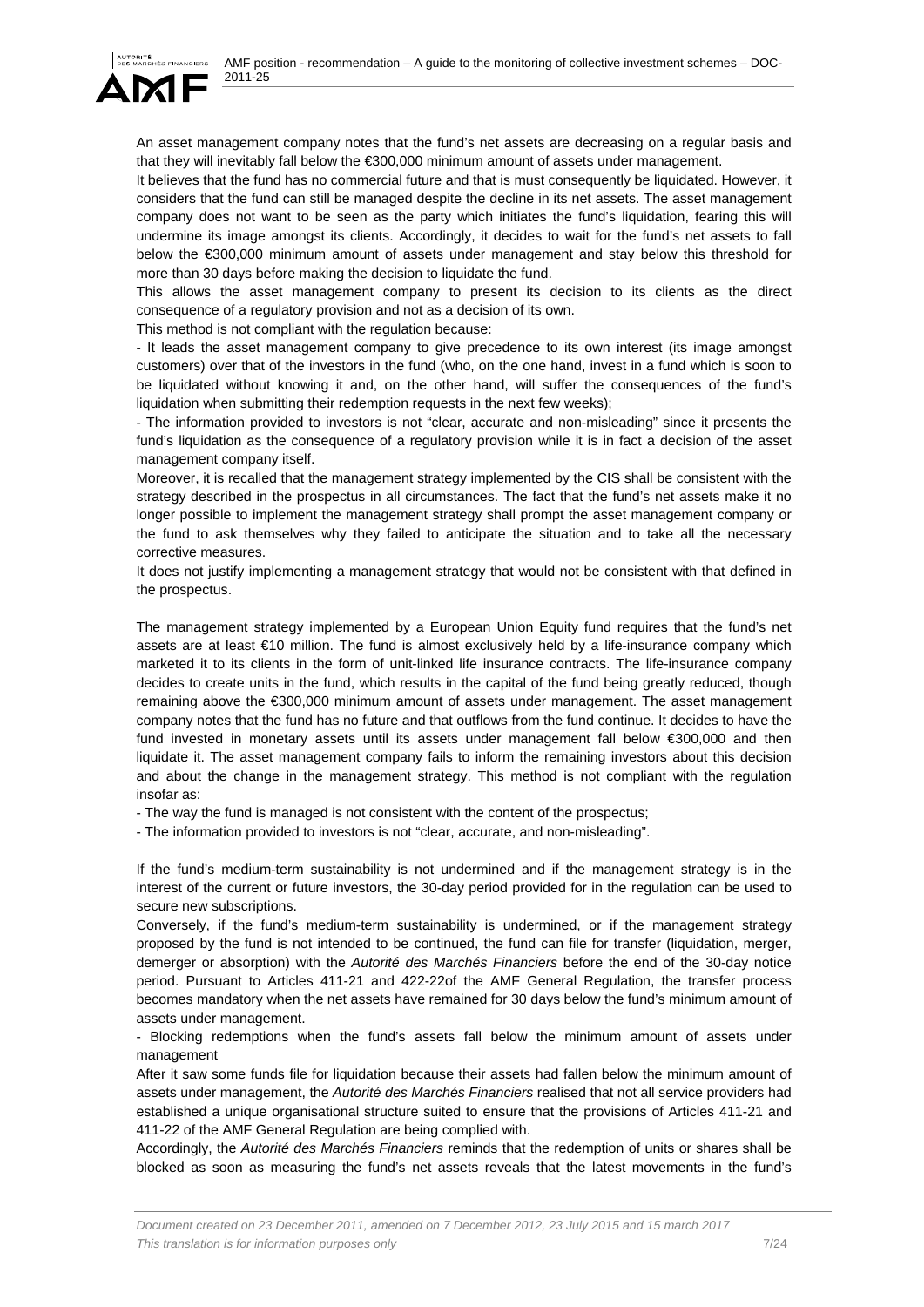

assets or liabilities have resulted in the fund's assets falling below the regulatory minimum amount of assets under management.

The asset management company of a collective investment scheme whose net assets stood at €350,000 when the net asset value was last calculated and falls to €280,000 when calculating the new net asset value shall not execute any redemption orders as of this date.

Moreover, considering the impact of the fund's assets falling below the regulatory minimum amount of assets under management on investors (which results in redemption orders being blocked), the asset management company shall take all the necessary steps to anticipate such situations as much as possible and to minimise the impact on investors.

The assets of an open-end investment company (SICAV) decrease on a regular basis and are likely to fall below the €300,000 minimum amount of assets under management. The asset management company waits for the assets to fall below this threshold to start thinking about the measures to be taken in collaboration with the SICAV's management. It may take several weeks to consider the different steps to be taken (merger, liquidation, resuming subscriptions) and to implement them (approval by the *Autorité des Marchés Financiers*, calling for an extraordinary general meeting). Investors consequently have their redemption orders blocked for several months. This situation is not compliant with the regulation. The necessary steps shall be taken to shorten the period during which redemption orders are blocked.

Failure to comply with the aforementioned principles led some asset management companies to offer business courtesies to the fund or investors harmed in order to compensate for their loss when they had their redemption orders blocked for a long period of time.

# **2.2. Executing significant redemptions orders, in particular when the CIS is close to the regulatory threshold**

Scope: CISs

When the asset management company or the CIS receives redemption orders accounting for a significant proportion of the fund's liabilities and which could result in the fund falling below the minimum amount of assets under management, it shall ensure that meeting its obligation to execute orders so as to avoid that executing redemption orders leads to unfair treatment between investors who submitted a redemption order and the investors who retained their units (or shares) does not undermine its ability to manage the fund in the interest of the remaining investors.

Accordingly, an asset management company who would receive a redemption order accounting for 60% of the fund's net assets, valued at €1,200,000, should ensure that it is still able to manage the fund despite the sharp decline in the fund's net assets. Should it become incapable of managing the fund in such circumstances, the asset management company can, pursuant to Article L.214-7-4 or L214-8-7 of the Monetary and Financial Code, suspend redemptions in the investors' interest. It shall then make the necessary decisions in a timely manner to resume redemptions or liquidate the fund.

Finally, if the redemption orders concerned are submitted by an entity linked to the asset management company or to a significant client, particular attention must be paid to identifying and addressing the conflicts of interests arising from this situation.

An investor (a subsidiary of the asset management company) holding 50% of the fund's assets asks for its units to be redeemed. The asset management company knows that executing this order would have the fund fall below the minimum amount of assets under management. In this context, it must take the necessary steps to ensure that the exit of this investor does not penalise the remaining investors.

# **2.3. Organising the fund's liquidation**

Scope: CISs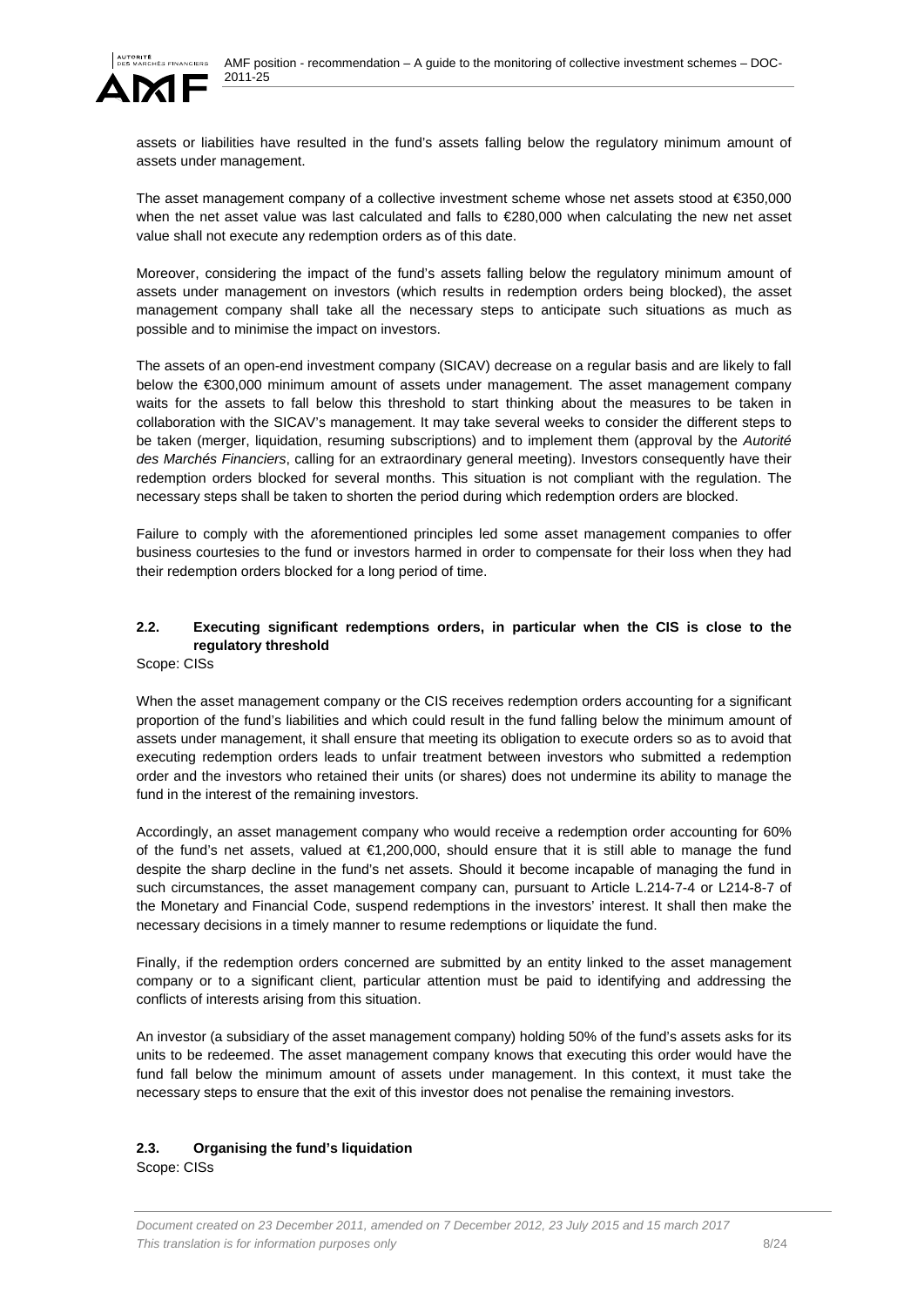

As soon as it is decided that the fund will be liquidated and that the conditions for the assets to be realised require a change in the investment policy, the decision must be communicated to investors on the same day the liquidation is announced. This decision shall first be approved by the AMF when the fund files for transfer.

Moreover, it shall be highlighted that selectively informing certain investors that the assets might drop below the minimum amount of assets under management is a breach of the obligation to treat unit holders or shareholders fairly such as to engage the liability of the asset management company or CIS. The orderly liquidation of the CIS, whether it is decided by the asset management company or by the management of the fund, is most of the time a solution which reduces litigation risks.

The asset management company informs the two biggest investors in the fund, which, taken together, account for more than 50% of the fund's assets, that the assets of the collective investment scheme are getting close to €300,000. The two investors submit redemption orders which result in the fund falling below the €300,000 threshold. This practice is not compliant with the regulation since the asset management company communicates the information to a reduced number of investors who are able to exit from the fund while those who have not been informed have their investment in the fund blocked until the asset management company makes a decision on the future of the fund.

# **2.4. Valuation rules**

Scope: CISs

In the event of outflows from the fund, it is important that the methods for valuing the assets of the CIS be clearly defined so that investors can exit from the fund on the basis of a net asset value which reflects market reality.

The asset management company or the CIS shall ensure, under such circumstances, and more particularly in the event of important outflows from the fund, that the on-balance and off-balance positions are sold or unwound respectively, under terms compatible with the principles for valuing the fund's assets. Indeed, inadequacy between the price at which the assets are sold and the valuation conditions means that the remaining investors are likely to suffer the consequences of limited or increased exposures to the market when they unwind their positions, which may ultimately have major impacts on the fund's net asset value.

Where a CIS which replicates the CAC 40 index receives redemption orders amounting to 95% of its assets and if a spread of 1% is recorded between the price at which fund's assets are valued and the price at which they are sold, this difference will be passed onto the investors who hold the remaining 5% of the assets. This means that the impact on these investors will be 20 times higher than the impact of the market variation. The initial spread of 1% will have an impact of 20% on the remaining investors.

#### **3. Side pocket funds**

Pursuant to Article L. 214-8-7 or Article L. 214-24-41 of the Monetary and Financial Code the demerger of UCITS/retail investment funds/private equity funds/funds of alternative funds/professional retail funds/ professional specialised funds/professional private equity funds/employee investment funds gives rise to two CISs. The first is dedicated to receive the assets the sale of which do not serve the investors' interest (side pocket funds) and the other is meant to receive the other assets of the split fund (replicated fund).

These types of demergers are intended to confront an exceptional situation that undermines the value of some of the fund's assets. Accordingly, deciding to create a side pocket alternative investment fund shall remain exceptional and concern only certain identified assets.

#### Recommendation: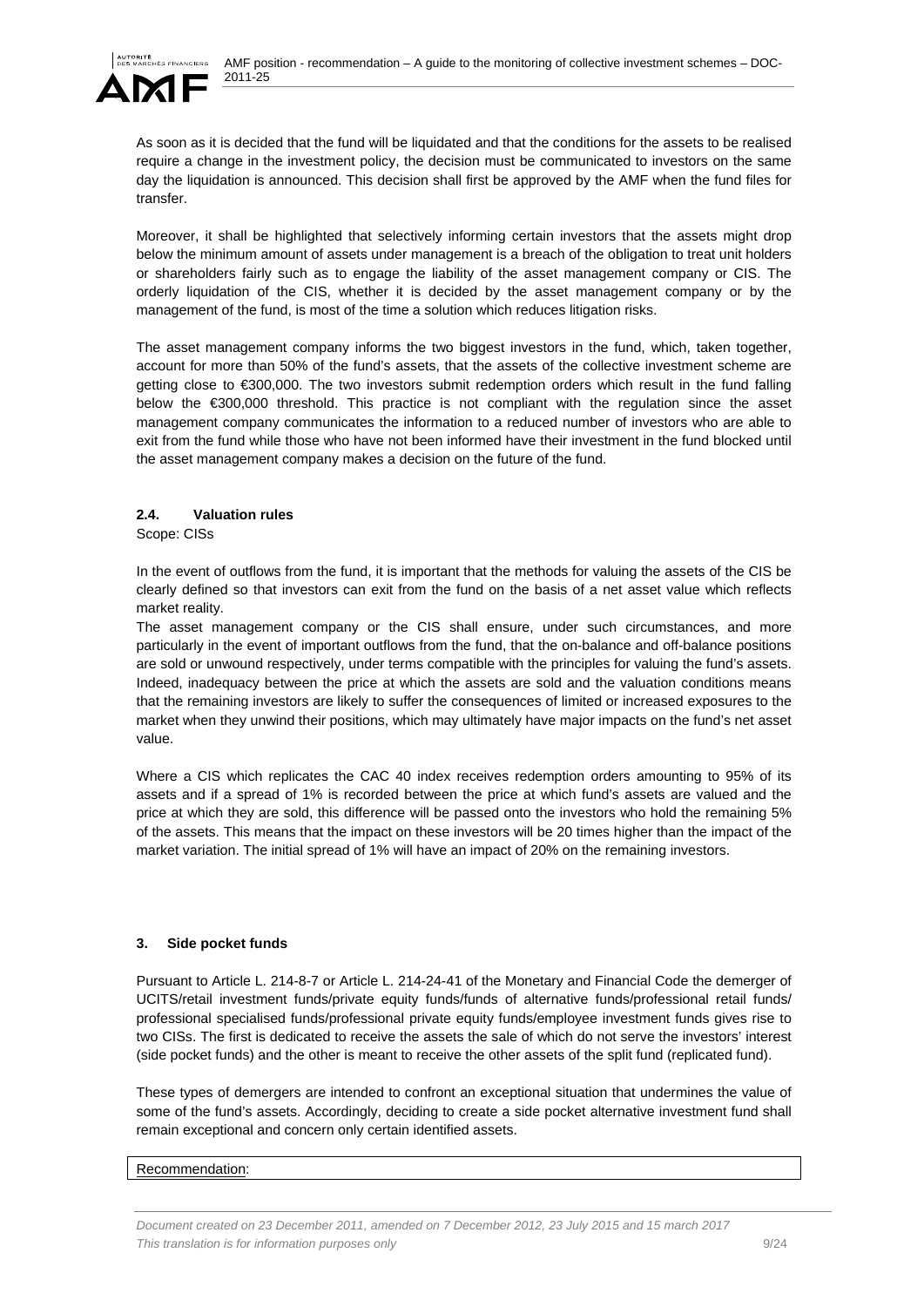

Prior to the creation of the side pocket fund, it is recommended that the CIS or the asset management company contact the *Autorité des Marchés Financiers* in order to draft the statement to be communicated to the AMF and write the information to be provided to investors in the fund.

# **3.1. Shall the replicated fund be approved by the AMF?**

Articles L. 214-8-7 and L. 214-24-41 of the Monetary and Financial Code provides that the split fund need not be approved by the AMF but shall be immediately notified to it.

Consequently, provided that only the absence of the assets transferred to the side pocket fund distinguishes the assets of the replicated fund from those of the split fund, the replicated fund born out of the demerger shall not file for approval again with the AMF insofar as it benefits from the accreditation of the split fund.

Conversely, if the replicated fund demonstrates other differences with the split fund in its investment strategy or in the way in which it operates, it shall be subject to the applicable rules governing the transformation of CIS, in particular as regards the information to be provided to investors, the right of investors to exit free of charge or the procedures to be followed to be granted approval by the AMF.

## **3.2. Notification to the AMF: content and procedures**

Demergers decided pursuant to Article L. 214-8-7 or Article L. 214-24-41 of the Monetary and Financial Code shall be immediately notified to the AMF.

This notification shall include:

- A copy of the demerger decision: the minutes of the extraordinary general meeting of the open-end investment company (SICAV) to be demerged or the copy of the decision of the asset management company which manages the collective investment scheme to be demerged;

- The list of the assets transferred to the side pocket fund;

- A technical note justifying the volume of the assets transferred to the side pocket fund;

- The report justifying and detailing the terms of the demerger decision, which shall be transmitted to investors, pursuant to Articles D. 214-5, D. 214-8, D. 214-32-12 and D. 214-32-15 of the Monetary and Financial Code;

- The full prospectuses of the replicated fund and side pocket fund;

- The mails and documents intended to inform investors about the demerger, whatever the mode of communication chosen;

- The fund deposit certificates of the two funds that were born out of the demerger.

This notification shall be communicated to the AMF by email or mail.

This notification is deemed filing with the AMF for the creation of a side pocket fund, which shall be necessarily incorporated as a professional specialised fund.

This declaration does not exempt the concerned CIS or the asset management companies managing the fund from complying with the formalities required for demergers or for the creation of a CIS (Euroclear formalities, declaration at the court registry, etc.)

Finally, the statutory auditors' report is communicated to the AMF as soon as it is drafted.

# **3.3. Procedures for informing investors**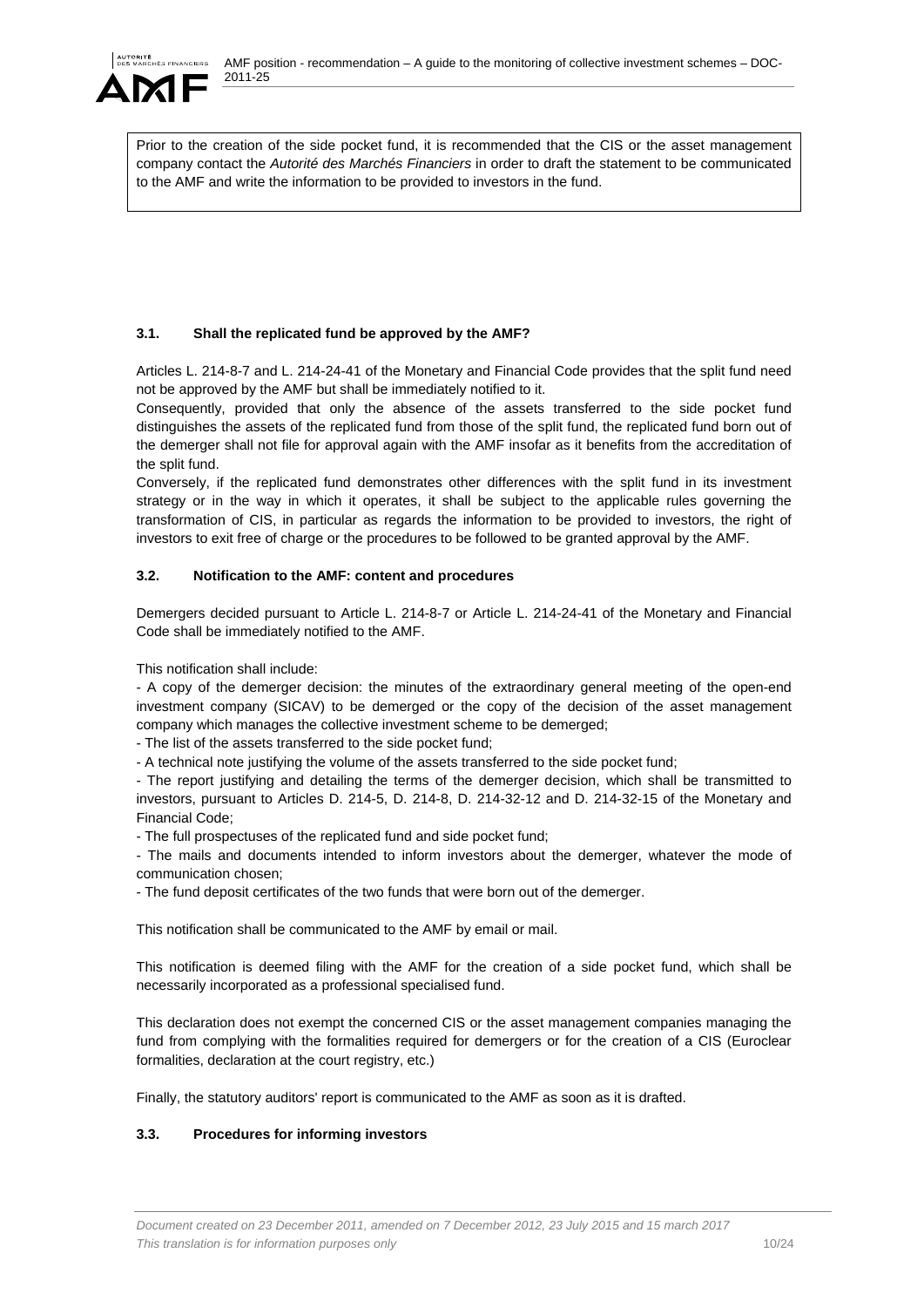

Articles D. 214-5, D. 214-8, D. 214-32-12 et D. 214-32-15 of the Monetary and Financial Code provide that investors in the split fund be immediately informed about the demerger by the split fund or its asset management company and that the rationale and procedures for the demerger and be transmitted to them.

This information, which is of particular nature, needs to be communicated individually to all investors. It can be supplemented with general information, which can be disseminated through a news release for instance.

Articles D. 214-5, D. 214-8, D. 214-32-12 et D. 214-32-15 of the Monetary and Financial Code also advocate that the split fund or the asset management company provide investors with prospectuses and, where applicable, the Key Investor Information Documents for the two CISs born out of the demerger:

Mail intended to inform investors about the realisation of the demerger shall indicate how they can have access to these documents or how they can obtain them upon request.

In addition to the aforementioned procedures for informing investors, the split open-end investment company or its asset management company shall also comply with the provisions set out in Articles 422- 98 et seq. of the AMF General Regulation on the procedures to be followed in the event of demergers involving CISs.

#### **3.4. Which assets can be transferred to a side pocket fund?**

Since Articles L. 214-8-7 and L. 214-24-41 of the Monetary and Financial Code does not provide for any limitation in respect of the legal nature of the assets that can be transferred to a side pocket fund, all assets whose sale would not be in the interest of the investors in the split fund may, a priori, be transferred to a side pocket fund.

It is the duty of the split fund or asset management company managing the fund to list the assets which must be transferred to the side pocket fund. However, it bears recalling that the decision to create a side pocket fund shall remain exceptional and concern only certain identified assets. Accordingly, mere difficulty in valuing or selling certain assets may not lead to think that selling them would not be in the interest of the investors.

Moreover, the split fund or the asset management company shall ensure that:

- The contemplated demerger is possible given the particular circumstances of the fund. The existence of frame agreements or prime brokerage agreements entered into by the CIS soon-to-be demerged or the creation of collaterals by this CIS can be obstacles to completing the demerger;

- The assets to be transferred to the side pocket fund are eligible for such a transfer. Indeed, the transfer of certain types of assets may be subject to conditions such as the agreement of a contractual partner (for over-the-counter financial futures instruments for instance).

# **3.5. What is run-off management?**

Articles D. 214-5, D. 214-8, D. 214-32-12 and D. 214-32-15 of the Monetary and Financial Code provide that side pocket funds be managed in a run-off mode. This means that:

- Any type of active management is prohibited. Only the management acts aimed at protecting the interest of the investors and at ensuring that the fund's liquidation is completed in the best possible conditions are authorised;

- The number of units or shares in a side pocket fund is determined when the fund is demerged and it remains the same until full liquidation of the fund. Indeed, the side pocket fund is not allowed to issue new units or shares and it shall not honour any redemption requests. However, it gradually depreciates the existing units or shares in compliance with the principle of investors' fair treatment.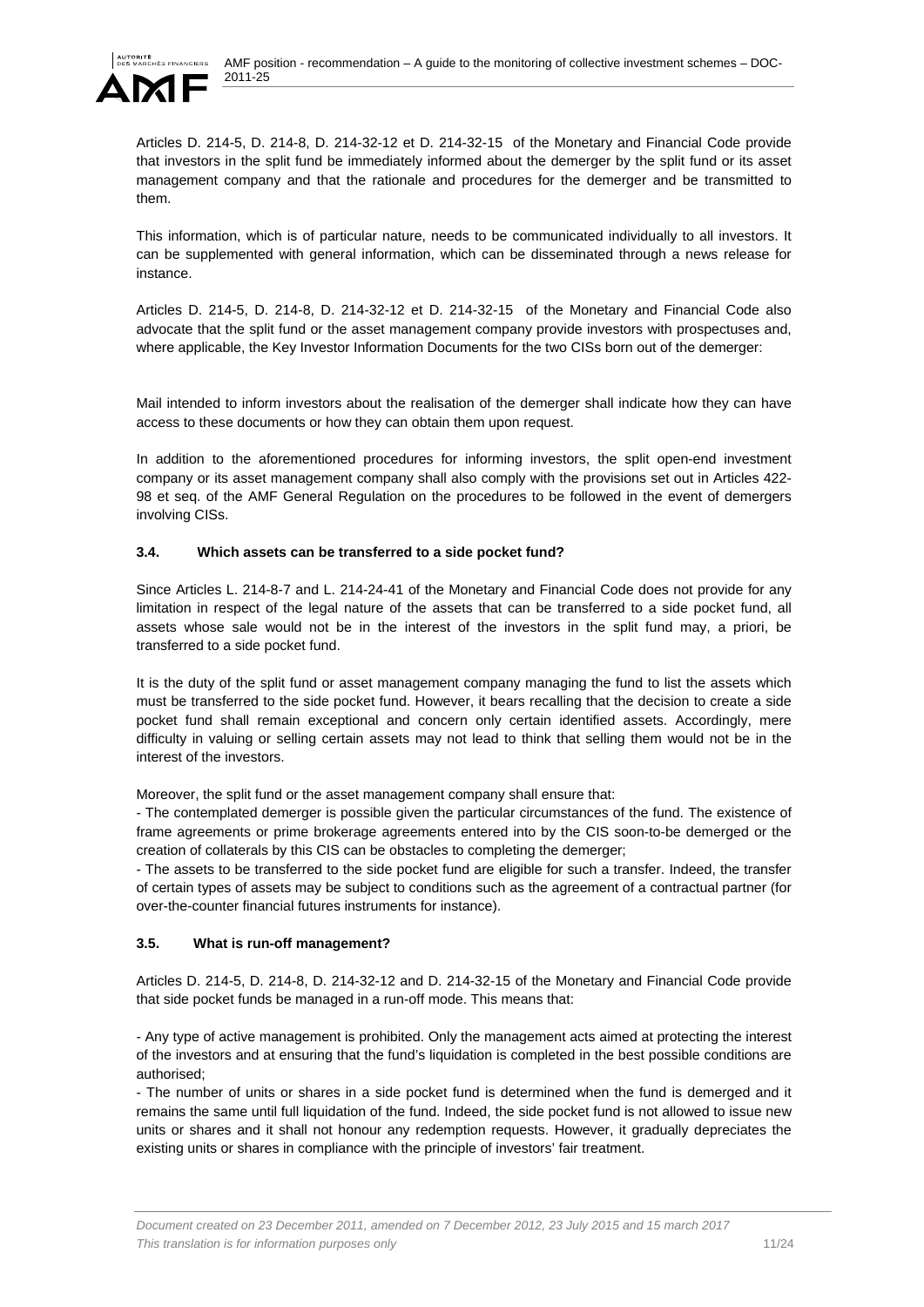

When the split fund or its asset management company considers that selling the assets transferred to the side pocket fund is in the interest of the investors again, the said assets can be sold. The depreciation of the units or shares in the side pocket fund can then be realised immediately or subsequently. It requires the side pocket fund to ensure that it has the liquidities necessary to run off its assets (so as to honour margin calls for instance).

Moreover, market conditions or the interest of investors in the side pocket fund may lead to certain assets being sold at maturity only.

## **3.6. What does the legal nature of the replicated fund and split fund, provided for in Articles D. 214-5, D. 214-8, D. 214-32-12 and D. 214-32-15 of the Monetary and Financial Code, imply?**

The replicated fund must have the same legal nature, investment rules and operating rules as the split fund. For instance, the replicated fund born out of the demerger of a generalist open-end investment company shall be a generalist open-end investment company. Similarly, the replicated fund born out of the demerger of professional investment fund shall be a professional investment fund, etc.

However, the side pocket fund always comes in the form of a professional specialised fund, pursuant to Articles D. 214-5, D. 214-8, D. 214-32-12 and D. 214-32-15 of the Monetary and Financial Code.

## **3.7. Why do demergers of collective investment schemes qualify for a specific regime?**

All demergers of open-end investment companies or collective investment schemes decided pursuant to Articles L. 214-7-4, L. 214-8-7, L. 214-24-33 or L. 214-24-41 of the Monetary and Financial Code qualify for a less stringent regime insofar as they are not subject to approval by the *Autorité des Marchés Financiers* but only need to be notified to it.

However, only the regime governing demergers of collective investment schemes was set up by Decree 2008-1312 dated December 12, 2008. For their part, open-end investment companies are still governed by common law rules on demergers of public limited liability companies and simplified public limited companies provided for in the Commercial Code. Accordingly, demergers of open-end investment companies remain governed by the existing regime, as set out in Articles 412-5 and onwards and Articles 422-98 and onwards of the AMF General Regulation.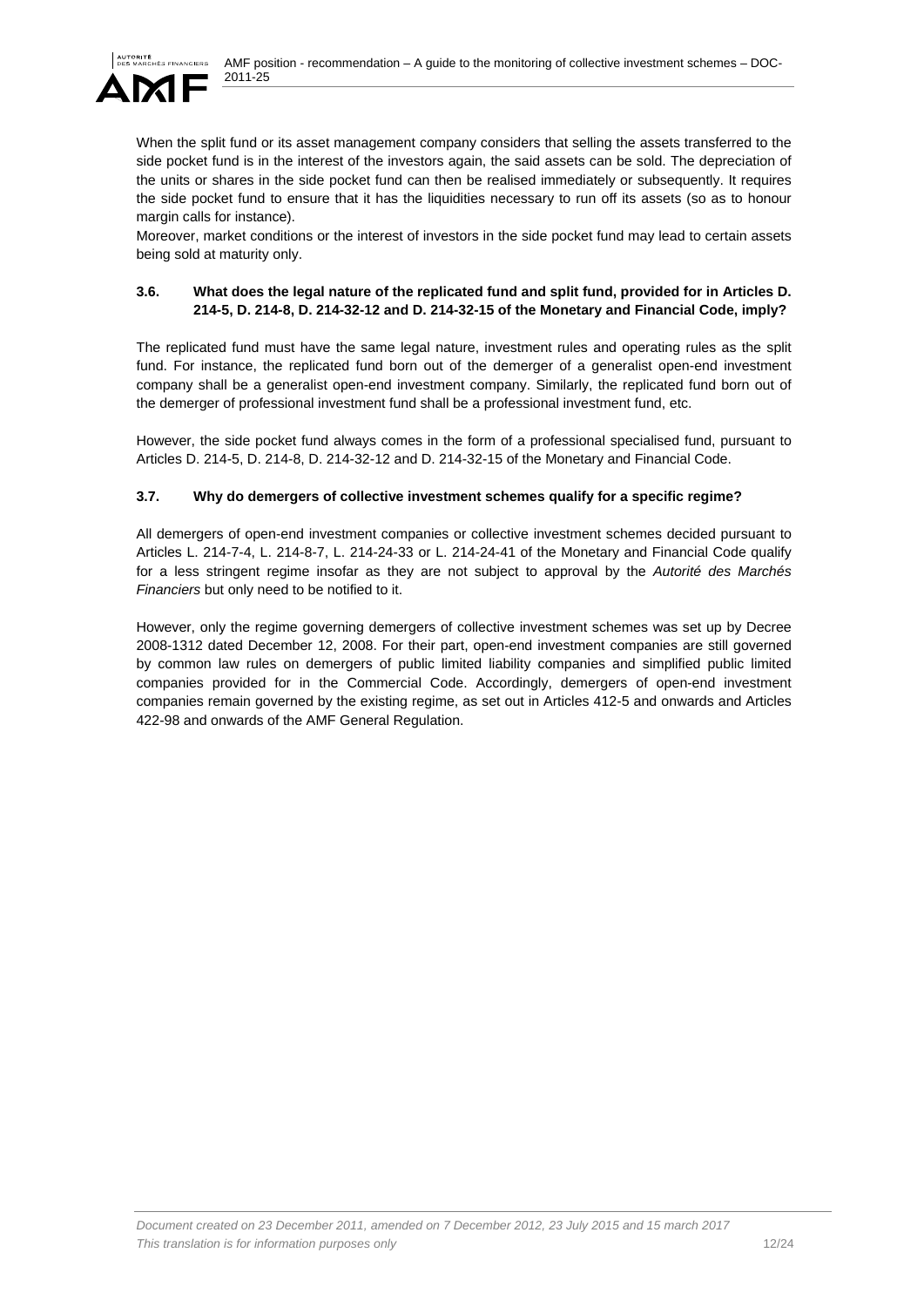

Chronology of a collective investment scheme demerger decided pursuant to Article L. 214-8-7 or Article 214-24-41 of the Monetary and Financial Code:



Transactions which can be completed without delay

### **3.8. Are instructions 2011-19 and 2011-20 applicable in the event of a merger decided pursuant to the second paragraph of Article L. 214-8-7 or the second paragraph of Article L. 214-24-41 of the Monetary and Financial Code?**

Yes. Instructions 2011-19 and 2011-20 specify the applicable procedure.

### **3.9. Does a demerger decided pursuant to Article L. 214-8-7 or Article L. 214-24-41 of the Monetary and Financial Code give investors in the split fund the right to exit free of charge?**

No. A demerger decided pursuant to Articles L. 214-7-4, L. 214-8-7, L. 214-24-33 or L. 214-24-41 of the Monetary and Financial Code does not induce substantial changes in the rights of investors insofar as investors in the split fund become investors in the two funds born out of the demerger which, brought together, combine the rights they had in the single CIS before.

# **3.10. Can the replicated fund be marketed?**

Yes. The marketing conditions of the replicated fund are identical to those of the split fund.

# **3.11. Can past performances of the split fund be mentioned in the documents (prospectus, marketing materials, etc.) of the replicated fund?**

First of all, it should be highlighted that the replicated fund is allowed to create a performance history as of its incorporation date only and that it is not allowed to use the performance history of the split fund or to link, in any way, its own performance history to that of the split fund.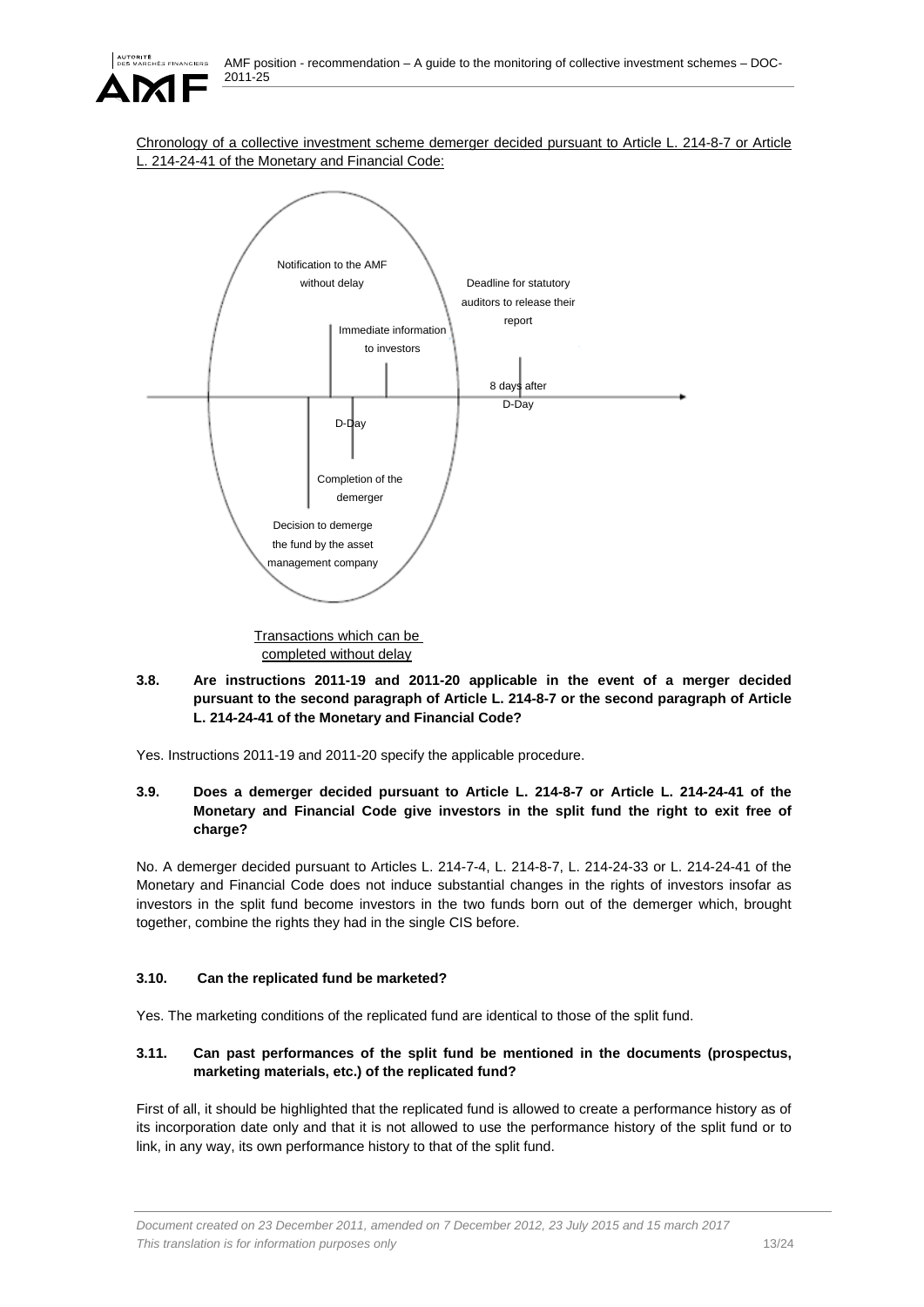However, given the specific character of the demerger that led to the creation of the replicated fund, it may be allowed that the documents (prospectus, marketing materials, etc.) of the replicated fund mention the performance history of the split fund, provided that they clearly indicate that:

- The performance history is not that of the replicated fund,

- The replicated fund was born out of the demerger, which was decided so as to create a side pocket fund out of the CIS of which the performance history is presented.

## **3.12. Can a side pocket fund be transformed, merged or demerged?**

Although the transformation, merger or demerger of a side pocket fund, necessarily incorporated in the form of a professional specialised fund, is not explicitly prohibited by Law, the fact that it must be managed in a run-off mode precludes a priori that it be subject to such mutation.

If a side pocket fund were to be exceptionally merged or demerged, this transformation should be justified by considerations specific to the management of a side pocket fund.

## **4. Compensation procedure**

Scope: CISs

Professionals may opt for compensation solutions, short of a tort action in court. The *Autorité des Marchés Financiers* encourages the concerned professionals to compensate the investors who might have been harmed by their failure to fulfil their duties, yet without imposing any obligation in this matter.

The AMF has no jurisdiction to deal with compensation for the damage suffered by investors in a CIS. However, it wishes to be informed by the concerned professionals about the steps taken in the event of compensation.

#### **4.1. Impact analysis**

An asset management company may decide to provide financial compensation for the damage suffered by investors in a collective investment scheme

The damage suffered by investors can, for instance, be the result of valuation or management errors or of failure to comply with the provisions set out in the prospectus, etc.

It is recommended that as soon as the asset management company becomes aware that investors in one of its CISs have suffered damage, it should contact the fund's statutory auditor, its depositary and the *Autorité des Marchés Financiers* to inform them about these events.

The asset management company will have to conduct an analysis detailing the following:

- The origin of the error, the period during which it was made and the steps taken by the asset management company to prevent this situation from reoccurring;
- The impact of the error on the CIS and on each investor (in amounts and percentage of the fund's net asset value);
- The corrective measures contemplated by the asset management company to repair the damage suffered and the potential threshold under which it considers the loss suffered too small to be compensated (the choice of the threshold shall be reasonable and determined by the asset management company, based on the nature of the fund, of the investors, etc.)

As part of the impact analysis, it is recommended that the asset management company take into account the changes in the minimum amount of assets under management during the concerned time period, recalculate the fund's net asset value for the time period running from the origin of the mistake to the date at which the mistake was corrected and the damage suffered compensated and assess the significance of the impact. The asset management company shall also analyse the impact of these changes on the fund's performance over the aforementioned period.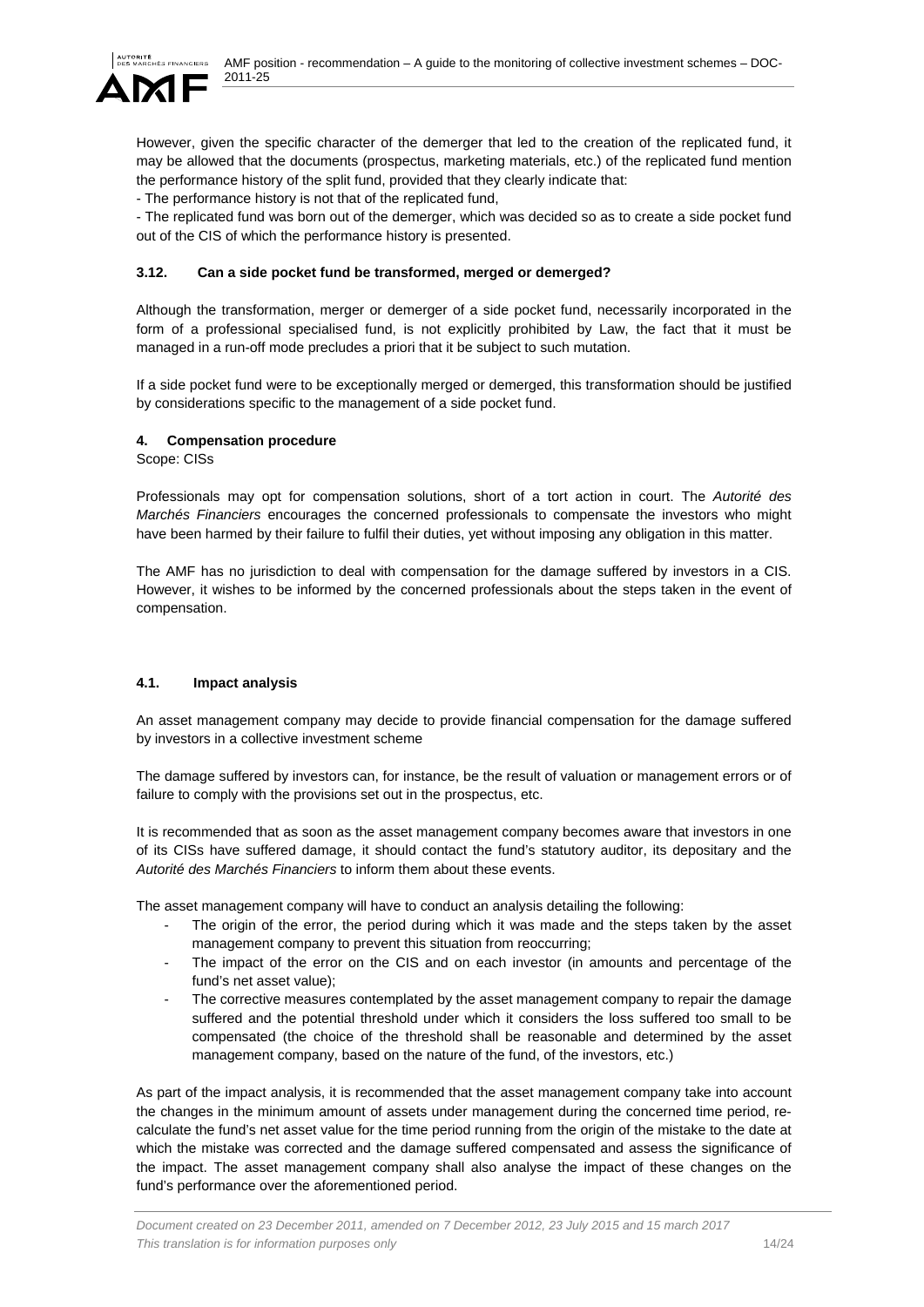

Let's take the example of a CIS of which the published net asset value is false (undervalued) due to a valuation error of a financial instrument in which the fund invested. In this context, investors who exited the fund or which retained their holding in the fund during the concerned time period suffered a loss and the fact that investors acquired units in the fund on the basis of a net asset value that was undervalued also caused the fund to suffer a loss. The asset management company is then required to take into consideration all these circumstances when calculating compensation.

As soon as a mistake has been identified, the asset management company may endeavour to compensate for the damage suffered by the fund or by the investors. Three situations have to be distinguished: compensation for the fund, compensation for those investors who subscribed for units in the fund and compensation for those who redeemed units in the fund.

- Compensation for the CIS: Such compensation can be approved in particular in the event of a loss or when investors subscribed for units on the basis of a wrong and lower net asset value, thereby yielding lower returns and causing the already existing investors to suffer a loss.

- Compensation for investors who have already subscribed for units in the fund on the basis of an overvalued net asset value.

- Compensation for investors who redeemed units in the fund on the basis of an undervalued net asset value. Since the asset management company is responsible for setting and publishing the net asset value, it cannot, in practice, require investors who subscribed for units on the basis of an undervalued net asset value to pay additional money to match the real net asset value nor can it return units redeemed on the basis of an overvalued net asset value.

The asset management company, and not the fund, shall bear the costs associated with the compensation scheme. Should the CIS partially bear the costs associated with a compensation scheme, the asset management company will have to prove that this is in the investors' interest.

# **4.2. Settlement and compensation of the damage suffered**

Once the impact analysis is completed, the asset management company is allowed to compensate the fund and investors in the fund.

In order to ensure proper record-keeping, the asset management company is required to provide the *Autorité des Marchés Financiers* with the following:

- The principles adopted as regards the method, calculation and efficiency of the compensation mechanism, supplemented with the assessment of the fund's statutory auditor on these issues;
- The provisional timeframe for the compensation payments supplemented with the list of all the investors and intermediaries if possible;
- The information that will be provided to investors who suffered a loss.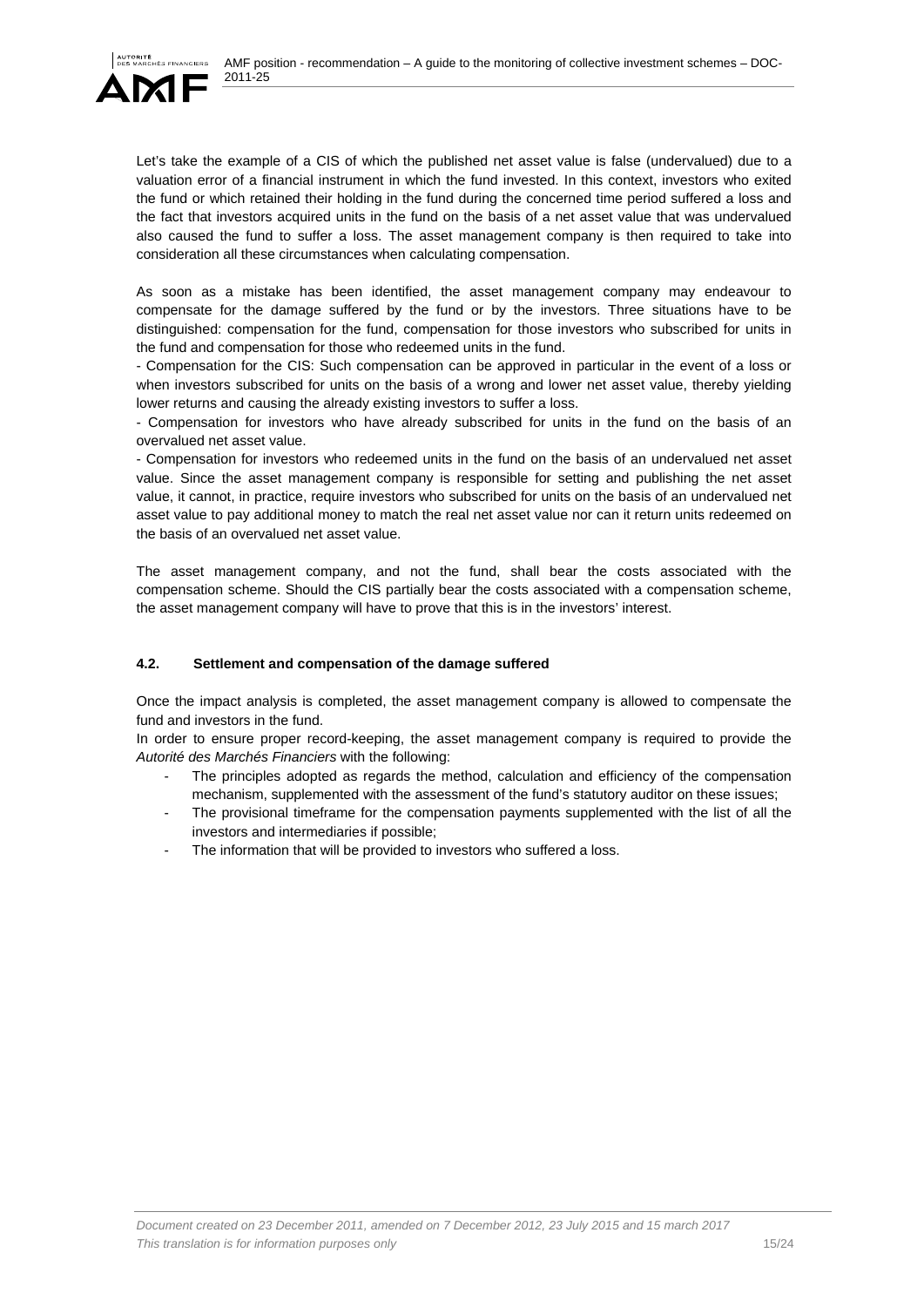

#### **5. Calculating exposure and overall risk**

With the exception of the "short-term money market", "money market" and "formula fund" classifications referred to in Articles 30-7 and 30-8 of Instruction DOC-2011-19, Articles 30-7 and 30-9 of Instruction DOC-2011-20, Articles 30-7, 30-9, 30-10 and 30-11 of Instruction DOC-2011-21 and Annexes I.1 and III.1 of Instruction DOC-2012-06, the fund classifications referred to below shall be maintained only at the CIS's discretion<sup>5</sup>.

For CISs that have elected to eliminate this classification or to not use a classification, all exposure and/or investment limits related to the abandoned classification must be included in the fund's regulatory documents. These limits must be respected at all times, whether they are derived from regulatory documents or management rules specific to the CIS.

CISs that refer to one of the classifications referenced in (i) Articles 30-1 to 30-6 of Instruction DOC-2011- 19, (ii) Articles 30-1 to 30-6 and 30-8 of Instruction DOC 2011-20 and (iii) Articles 30-1 to 30-6 of Instruction DOC-2011-21 or (iv) Annexes I.1 and III.1 of Instruction DOC-2012-06 in their regulatory documents and that have elected to no longer use this classification will have to delete this reference from their regulatory documents.

CISs, including those established in 2017, may use the "Diversified" classification until 31 December 2017. This classification will be permanently eliminated after that date. These CISs will have to delete all references to this classification from their regulatory documents.

Lastly, CISs that decide to no longer use the classifications will be required, as soon as they abandon their classification, to enter one of the ECB classifications, as indicated below, on their GECO extranet for the purpose of reporting to the Banque de France under Regulation (EU) 1073/2013 concerning statistics on the assets and liabilities of investment funds:

| <b>Classification</b> |
|-----------------------|
| Equity fund           |
| Bond fund             |
| Mixed fund            |
| Real estate fund      |
| Hedge fund            |
| Other fund            |

#### **5.1. Taking into account all financial instruments when calculating exposure**

Scope: UCITS/Retail investment funds/Funds of alternative funds/Professional investment funds/Employee investment funds

Articles 30 et seq. of instruction DOC-2011-19, instruction DOC-2011-20 and instruction DOC-2011-21 define the different categories to which a CIS can belong. Belonging to a given category depends on several criteria, including most of the time an exposure criterion. Accordingly, a fund belonging to the "French equity" category must have exposure of at least 60% to the French equity market.

As provided for in Article 30-10 of instruction DOC-2011-19, Article 30-11 of instruction DOC-2011-20 and Article 30-12 of instruction DOC-2011-21, calculating the fund's exposure requires taking into account contractual transactions, financial contracts and securities with embedded derivatives in addition to physical investments. Since the purpose of segregating funds into different categories is to give an

l

<sup>&</sup>lt;sup>5</sup> No action is required by the CIS to maintain the AMF classification.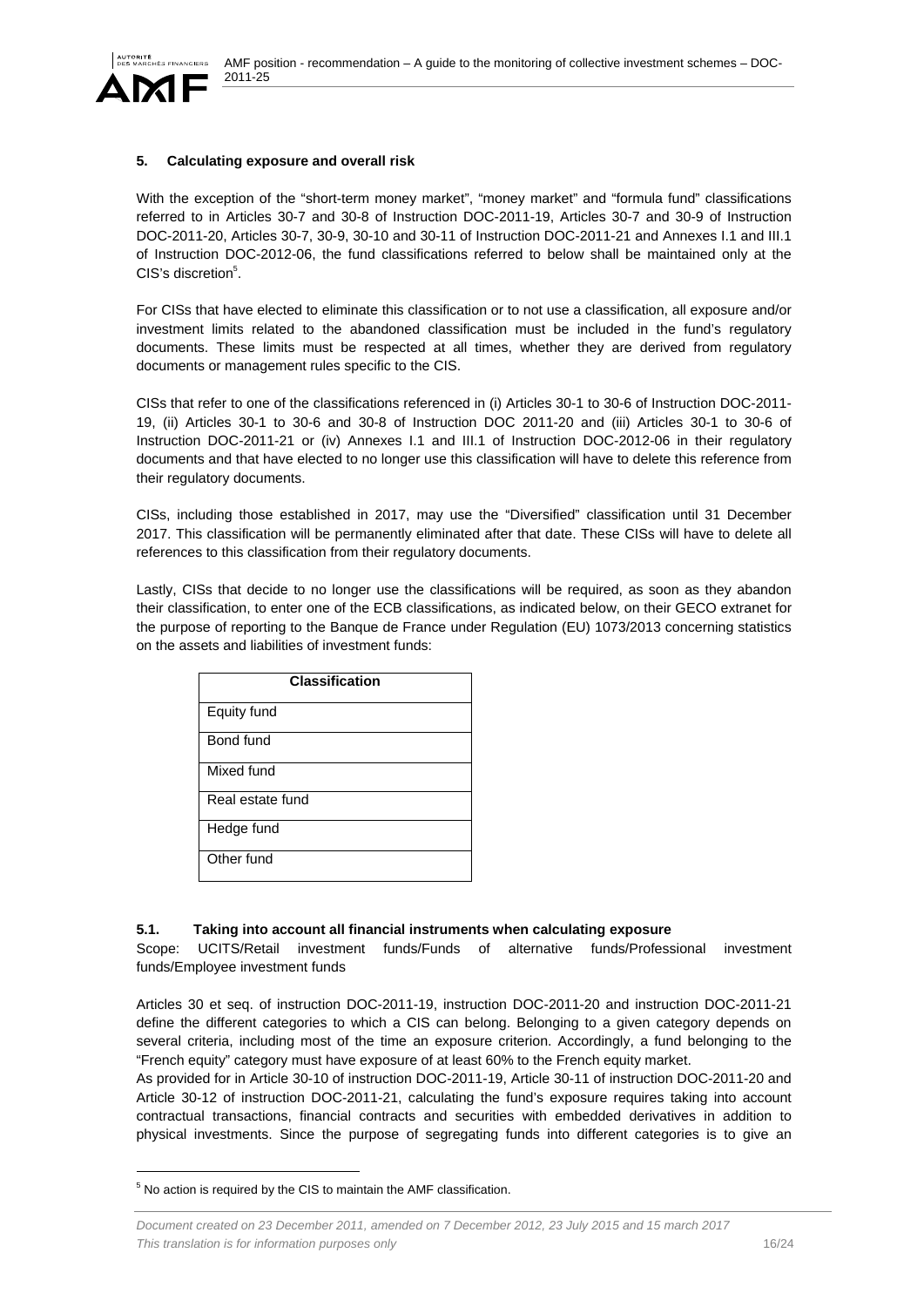

overview of their sensitivity to the price movements in the different markets, it is necessary that the derivatives and securities with embedded derivatives in the fund's portfolio be taken into account on the basis of the value of their equivalent underlying ("delta").

In that respect, using a reverse certificate that would offer reverse exposure to the performance of an equity index would reduce overall exposure to the equity markets. Besides, it would be impossible to measure the contribution of this instrument to the exposure on the basis of its market value insofar as such a calculation would overlook the sensitivity of the instrument to the underlying market.

Moreover, it bears recalling that pursuant to Article 30-10 of instruction DOC-2011-19, Article 30-11 of instruction DOC-2011-20 and Article 30-12 of instruction DOC-2011-21, the units or shares in sub-funds held by the investor fund shall be accounted for in the calculation of the investor fund's exposure by taking into account their own categorisation.

For instance, a fund that would invest at least 70% of its assets in "French equities" funds and the remaining 30% in money market instruments, without using derivatives, would be considered as having an exposure of 70% to the French equities markets and would be classified as a "French equity" fund.

### **5.2. Compliance with the rules imposed by the categorisation or set out in the key investor information document (KIID) and in the prospectus**

Scope: UCITS/Retail investment funds/Private equity funds (retail private equity investment funds, retail venture capital funds and retail local investment funds/Funds of alternative funds/Employee investment funds

Pursuant to Article 30 of instruction DOC-2011-19 and instruction DOC-2011-20, each CIS shall mention in its key investor information document (KIID) and in its prospectus the category to which it belongs and complies at all times with the criteria governing its category, set out respectively in Articles 30-1 and 30-09 of instruction DOC-2011-19 and Articles 30-1 to 30-10 of instruction DOC-2011-20.

The four "Equities" categories share the common feature of a minimum exposure requirement of 60% to the equity markets of a specific geographical region.

In order to ensure that the criteria governing the fund's category are complied with and to ensure coherence within this category, the *Autorité des Marchés Financiers* stipulates that Equity funds must have simultaneous exposures of 60% to the overall equity risk and of 60% to the equity risk linked to their geographical region.

Thus, for instance, a euro zone equity fund which would invest 60% of its assets in euro zone equities and reduce its exposure to the equity risk by selling Swiss equity futures would fail to comply with the criteria governing its category as its overall exposure to the equity markets would be lower than 60%.

The *Autorité des Marchés Financiers* further emphasises that it is possible to implement the type of management described in the preceding paragraph or to hedge against a decline in the equity markets in "diversified" funds. This category does not provide for any exposure limit and allows implementing "Long short equity" management strategies.

Lastly, it is recalled that all the exposure limits and/or investment limits set out in the prospectus, whether they arise from the categorisation or from investment rules specific to the fund, shall be complied with at all times.

Let's take the example of an "International equity fund" of which the prospectus mentions an exposure range to the equity markets, all geographical areas combined, of between 70% and 100%. The fact that the asset management company forecasts a decline in the equity markets does not give the fund the right to reduce its exposure to the equity markets to less than 70%.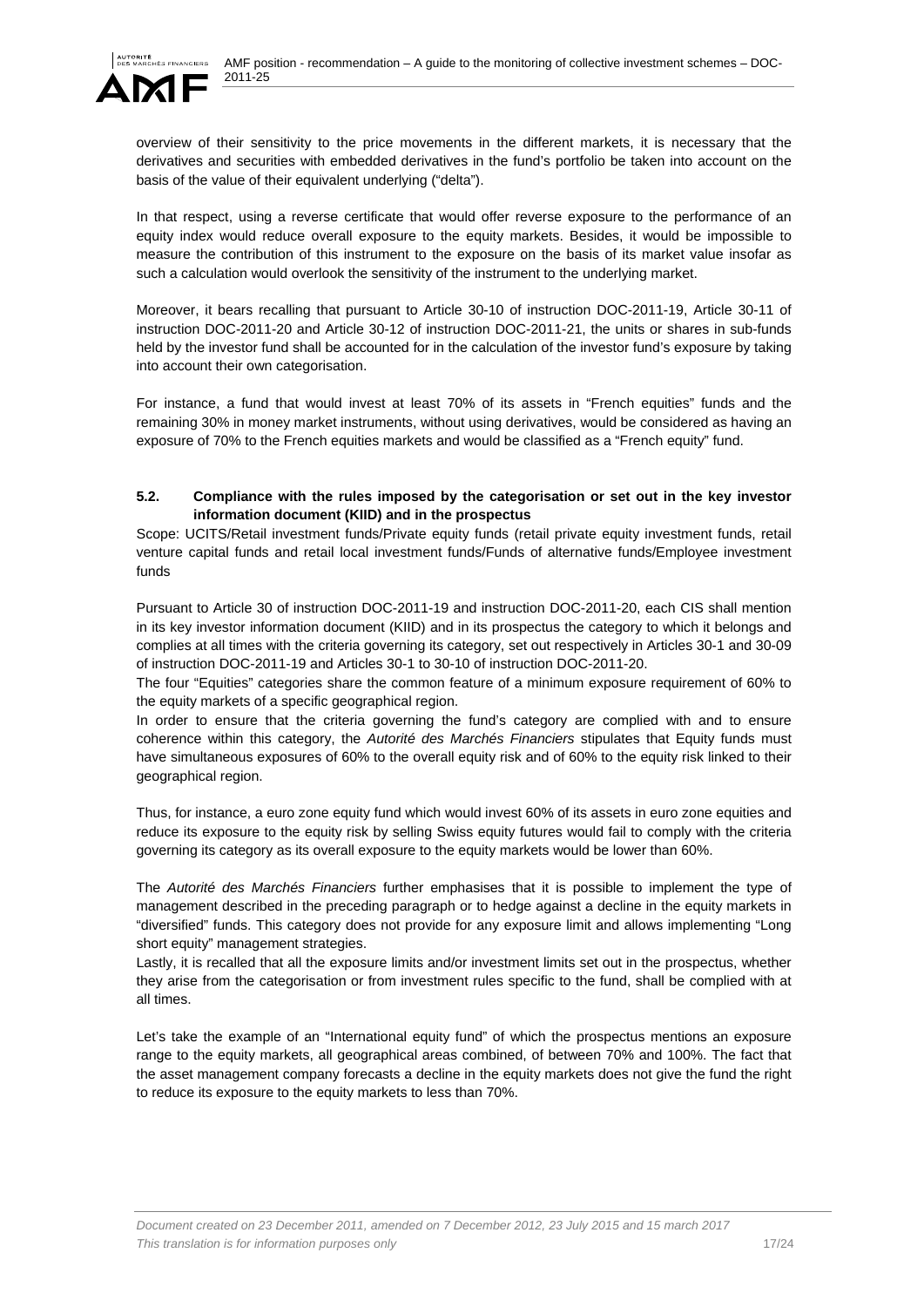

## **5.3. Clarification of the definition of ancillary risk**

Scope: UCITS/Retail investment funds/Private equity funds (retail private equity investment funds, retail venture capital funds and retail local investment funds/Funds of alternative funds/Professional investment funds/Professional specialised funds/Professional private equity investment funds

For certain categories, exposures to currency or market risks which differ from that of the concerned geographical zone shall remain ancillary. The *Autorité des Marchés Financiers* considers, in that respect, that any exposure to a specific risk exceeding 10% of the fund's assets cannot possibly be considered ancillary.

Accordingly, a fund with an exposure of more than 10% to US bonds cannot fall in the category "bonds and other euro-denominated debt securities".

Moreover, the notion of ancillary risk used in the prospectus shall reflect the marginal nature of the said exposure. The aforementioned 10% limit can prove inadequate for certain categories of funds or certain types of management. An exposure below 10% cannot be considered ancillary then.

Accordingly, a diversified fund which mainly invests in money market instruments and which has an exposure of 8% or 9% to the commodity markets in order to outperform cannot pretend that such exposure is ancillary insofar as it is a performance driver and entails a significant degree of risk for the fund.

#### **Holding ancillary liquid assets**

Scope: UCITS/Retail investment funds/Private equity funds/Funds of alternative funds/Professional investment funds/Declared funds/Employee investment funds

Holding ancillary liquid assets may be justified, for example, in the following cases:

- in order to cover current or exceptional payments;
- in the case of sales of the fund's assets, for the time necessary to reinvest in other financial instruments;
- for a period of time strictly necessary when, because of unfavourable market conditions, the investment in financial instruments must be suspended.

Pursuant to paragraph 5.3 of this Position-Recommendation, it is considered in this regard that any exposure to a specific risk exceeding 10% of the fund's assets could not be qualified as ancillary. Where exceptional market conditions justify it, however, it is considered that a CIS may increase this limit to 20% for liquid assets. In all cases involving UCITS, retail investment funds, professional investment funds, funds of alternative funds and employee investment funds, the liquid assets held, cumulated with the exposure to the factors mentioned in III of Article R. 214-21 and Article R. 214-32-29 of the Monetary and Financial Code, may not exceed 30%.

#### **5.4. Calculating overall risk in the case of arbitrage strategies**

Scope: UCITS/Retail investment funds/Private equity funds/Real estate funds/Funds of alternative funds/Employee investment funds/Professional investment funds

Pursuant to Articles 411-72 et seq. and Articles 422-51 to 422-60 of the AMF General Regulation, the performance achieved by a fund using the commitment calculation method is based on directional risks and should not be significantly based on trade-offs between these sources of risk. Therefore, a fund that uses trade-off strategies in a non-marginal manner, notably in the interest rate and currency markets, shall not use the commitment calculation method to calculate overall risk and shall use the VaR calculation method instead.

Determining the "material" character is left to the discretion of the asset management company. However, it shall rely on several criteria such as the contribution of the trade-off strategies to the fund's performance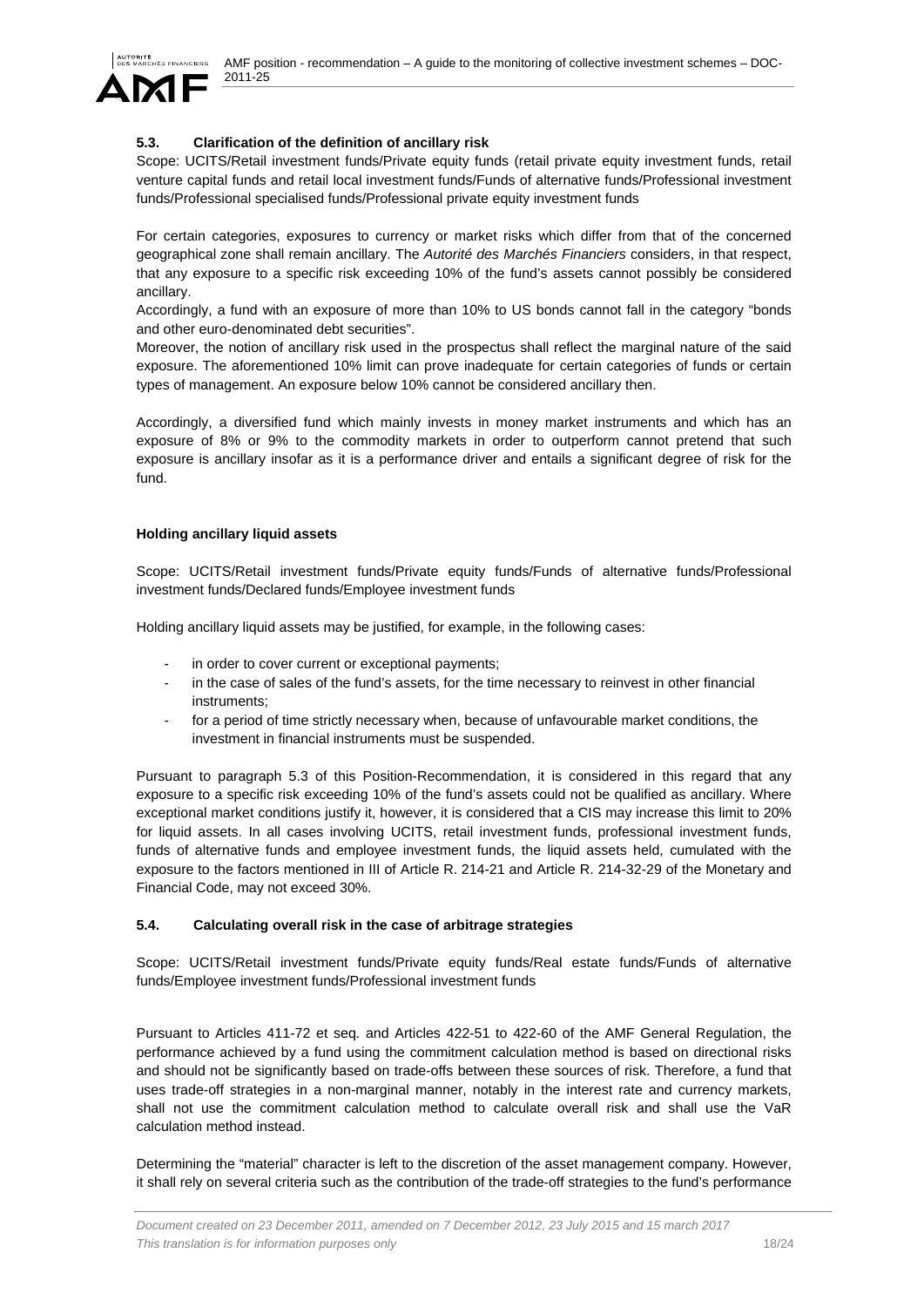

or risk profile. It cannot, most of the time, rely exclusively on the calculation of the percentage of the assets or exposure allocated to this strategy insofar as such a criterion does not ensure that the said strategy is not an important performance driver of the fund.

For instance, the fact that a trade-off strategy accounts for only 10% of the fund's assets does not imply necessarily that the performance depends significantly on this strategy.

The commitment calculation method can be used if the proportion of non-standard financial instruments is negligible.

### **5.5. Offsetting exposure to index futures with a basket of equities as part of the commitment calculation method**

Scope: UCITS/Retail investment funds/Private equity funds/Real estate funds/Funds of alternative funds/Employee investment funds/Professional investment funds

Articles 411-75, 422-54 and 422-176 of the AMF General Regulation allows offsetting exposure to index futures with a basket of assets replicating this index. Offsetting is possible as soon as a basket of assets replicates the underlying index to the futures positions. Accordingly, it is impossible to offset exposure to an index derivative with only one asset.

Let's take the example of a fund which almost exclusively invests in French equities, safe for one German stock with a put option on the DAX index. It is impossible to offset the short position on the DAX with the German stock on the grounds that the reference markets are the same because the stock does not replicate the DAX.

In addition, it should be specified that offsetting depends on the quality of the replication. In that respect, where the basket of assets does not exactly replicate the index, offsetting cannot be total and should be adjusted with a replication coefficient which takes into account several criteria such as the tracking error, correlation or the weight of the stocks in the index. It is the duty of the asset management company to define the coefficient applied and ensure that the criteria adopted are consistent with the replication effectively implemented.

Where a fund invests in 20 stocks in the CAC 40 and that it also sells futures on the index, the short position can partially be offset with the basket of shares by taking into account the correlation between the performance of the basket of 20 stocks and that of the index when determining the offsetting level for instance.

# **5.6. Using the VaR calculation method when measuring overall risk**

Scope: UCITS/Retail investment funds/Private equity funds/Real estate funds/Funds of alternative funds/Employee investment funds/Professional investment funds

Pursuant to Articles 411-71-1 et seq., 422-50 et seq. and 422-176 of the AMF General Regulation, a fund using the VaR calculation method to measure overall risk may lay out a reference portfolio with the same risk profile (or the same allocation) as that of the fund. The fund's VaR is then compared to the reference portfolio's VaR (relative VaR).

When the asset management company chooses not to lay out a reference portfolio, the regulatory requirements governing overall risk command that the fund's VaR be compared to a fixed threshold (absolute VaR).

It shall be reminded that:

- This choice must be justified;

- A CIS which fails to comply with the requirements of the predetermined calculation method cannot change its method ("breach");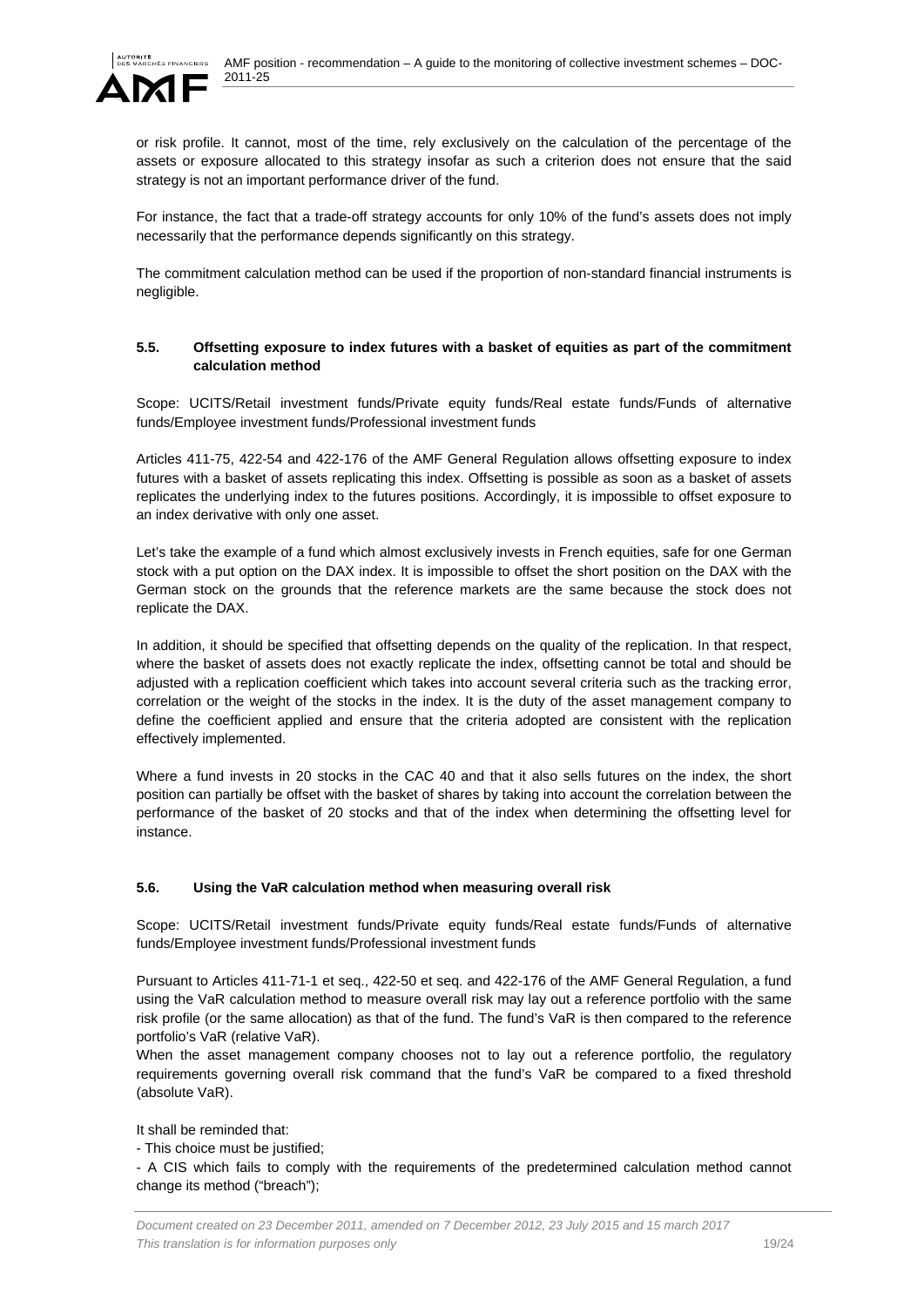

- If the risk profile can easily change, the relative VaR cannot be used;
- The reference portfolio is based on a non-leveraged benchmark (with not leverage effect)

## **5.7. Distinction between the historical VaR and the ex ante VaR**

Scope: UCITS/Retail investment funds/Private equity funds/Real estate funds/Funds of alternative funds/Employee investment funds/Professional investment funds

The *Autorité des Marchés Financiers* noticed, in the context of monitoring CISs and asset management companies, that there seems to be confusion between the notions of historical VaR and ex post VaR. The historical VaR is one of the methods usually used by the financial industry to calculate the VaR. It is based on the assumption that the distribution of returns observed from the historical data will happen again in the future. It consists of reconstituting the return history of the static portfolio on the basis of the historical returns of the different risk factors present in the portfolio at the time of calculation and over the time period considered and then determining the percentile of the series obtained corresponding to the target confidence level.

Where there are 250 historical data and where the confidence level stands at 99%, the historical VaR is the third value in the ordered list of the portfolio's reconstituted performances.

The ex post VaR is the maximum dynamic loss suffered by the real portfolio over a set time frame, depending on a determined confidence threshold in a given time period.

If the ex post VaR (99%, 1 day) of a fund over a twelve-month period is 3%, this means that the fund achieved a daily performance of more than [-3%] in 99% of the cases in the past year.

In a nutshell, the historical VaR measures the ex ante risk and makes it possible to estimate the probabilistic loss suffered by a portfolio on the basis of its composition at the time of calculation while the ex post VaR is a result that reflects the dynamic behaviour of the portfolio afterwards.

#### **5.8. Backtesting VaR models**

Scope: UCITS/Retail investment funds/Private equity funds/Real estate funds/Funds of alternative funds/Employee investment funds/Professional investment funds

Pursuant to II of Article 15 of instruction 2011-15, the VaR models used need to be backtested in order to ensure that the net asset value of the CIS is consistent with the risk measurement procedures used. The following paragraph aims to illustrate how backtesting can be conducted. It does not seek to impose a particular method for backtesting. The backtesting method has to be defined by the asset management company and it must suit the strategies implemented and the management methods adopted.

Let's take the example of a CIS which calculates its VaR (99%, 20 days) at each net asset value determination date.

As part of the backtesting process, the asset management company can, for instance, compare the fund's weekly performance with the estimated probabilistic loss measured by the VaR and, then, count the number of times when the performance has been lower than the VaR over the time period considered. The overshooting percentage (also called exceptions) can then be compared to the 20% threshold (of which it is assumedly very close), which is the risk threshold corresponding to the confidence threshold for calculating the VaR (99%)

Conversely, comparing the fund's ex post VaR to the risk threshold may not be considered, in most cases, the only sufficient backtesting method to validate a model, although it allows a preliminary consistency check.

#### **6. Information to investors**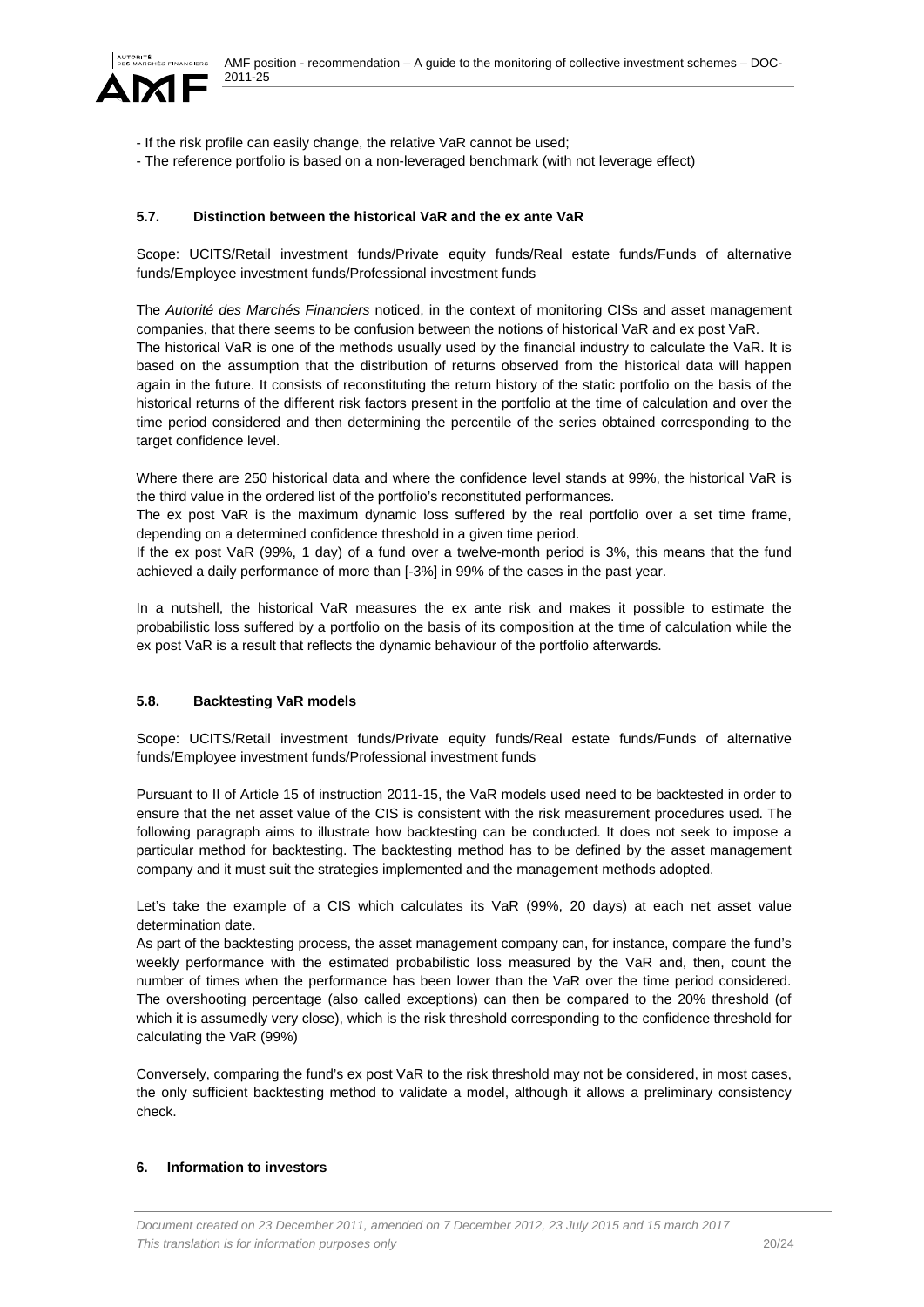

#### **6.1. Determining the investment objective on the basis of market assumptions made by the asset management company**

#### Scope: CISs

The asset management company shall ensure that the fund's investment objective is consistent with the investment strategy it looks to implement to reach the said objective, in particular when it plans setting a quantified performance objective. Indeed, although the latter is not a commitment to results, it shall nevertheless be defined on the basis of assumptions likely to occur.

Asset management companies which carry out simulations of past performances to justify setting a performance objective in the key investor investment document (KIID) and in the prospectus of a fund shall be able to take into consideration the limits of the simulation carried out and the particular circumstances (notably specific market conditions) of the time period over which these simulations are carried out. It is necessary that the quantified performance objective be consistent with the nature of the risks entailed by the investment strategy.

In the case of equity markets yielding an annual return on investment of 7% over a five-year time period, an equity fund, managed on the basis of a backtested quantitative model over a three-year time period of strong rally in the equity markets, cannot set an annual performance objective of 10% on this basis alone.

## **6.2. Consistency of certain types of fund transformations or of certain movements in the fund's liabilities with the information provided to investors**

#### Scope: CISs

In the case of some specific fund transformations (for instance, the transformation of a CIS into feeder funds or the opposite, mergers), the asset management company shall ensure that the practical arrangements for the transformation are not likely to undermine the exposure to which investors are entitled under the prospectus predating and postdating the transformation.

Let's take the example of an index fund replicating the CAC 40 index which becomes the feeder fund of a master fund, yet using the same management strategy. It seems natural that investors in the fund be not temporarily desensitised to the price movements in the CAC 40 index during the transformation. They shall continue to benefit from an index-based management strategy without being impacted by the transformation procedures (deadline for subscribing for units in the master fund, subscription net asset value, valuation procedures).

Similarly, where these transformations result in important subscription/redemptions orders, the asset management company shall ensure:

- On the one hand, that these movements in the fund's liabilities do not result in important changes in the fund's risk profile which may affect investors who retain their units during the interim period;

- On the other hand, that these movements in the fund's liabilities do not result in too high friction costs associated with changes in the assets under management.

Accordingly, an asset management company which is aware that some of its investors intend to transform their direct exposure to the fund to an exposure to this fund through a feeder fund shall take steps to ensure that the fund's exposure to equities does not vary disproportionately during the successive divestment and reinvestment stages and that other investors in the fund are not impacted by the transaction or commission fees associated with these sharp movements in the structure of the fund's liabilities.

#### **6.3. Mergers and information to investors**

#### Scope: CISs

Overall, mergers are carried out by exchanging units in the receiving fund for units in the absorbed fund.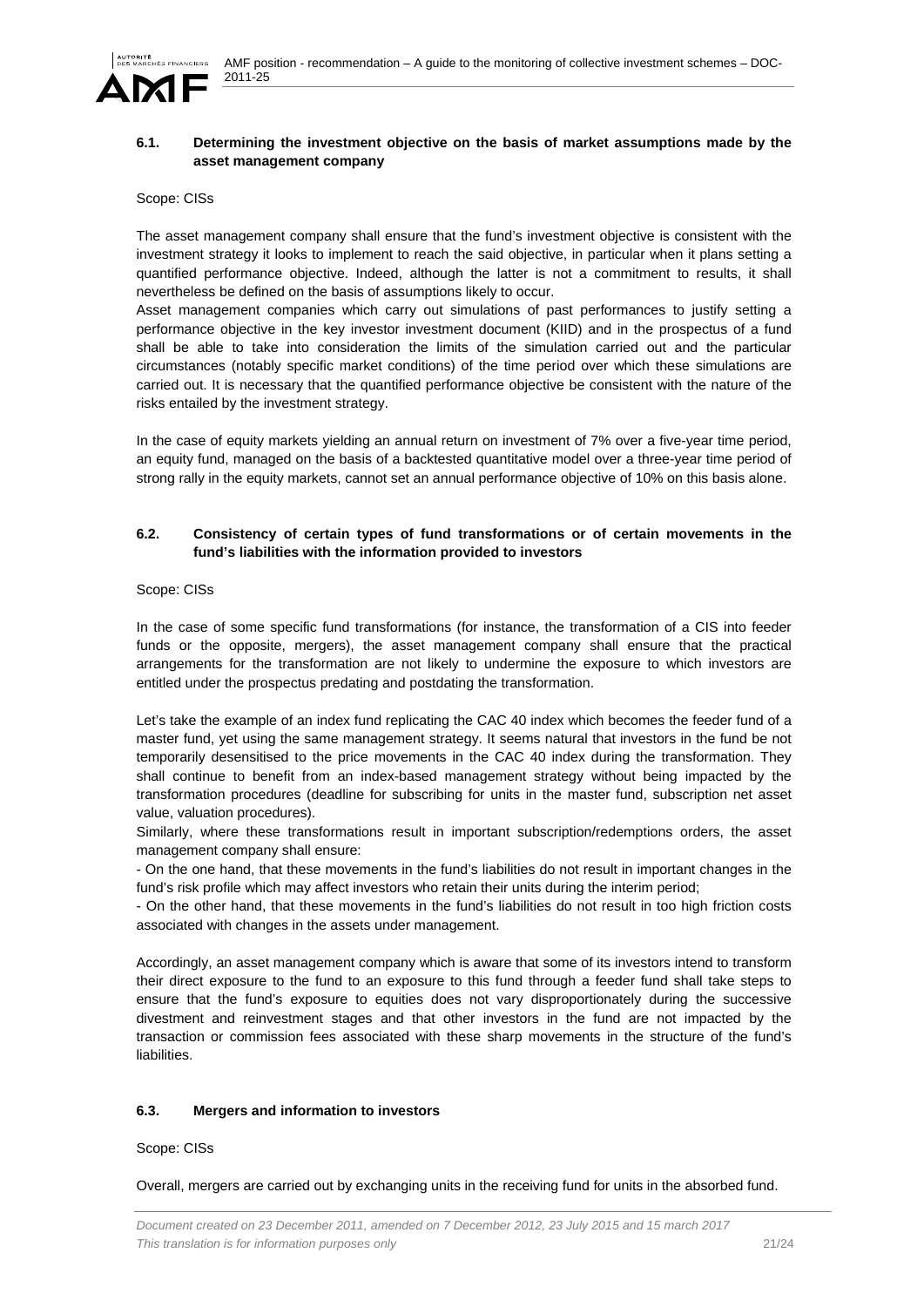



Although this action is not considered a subscription, and consequently not strictly governed by the receiving fund's investment conditions, the merger shall not aim at circumventing the receiving fund's investment conditions. Thus, it is the duty of the asset management company to ensure, prior to the launch of the merger, that the conditions for purchasing units or shares in the receiving fund are equivalent to the conditions for purchasing units or shares in the absorbed fund which prevailed when it was marketed.

For instance, if the subscription amount of the receiving fund is lower than €100,000 while the subscription amount of the absorbed fund is €1,000, the planned merger would allow investors in the absorbed fund to invest in the receiving fund although the investment conditions of the two funds are different. Conversely, if the subscription amount of the absorbed fund is €1,000 and the receiving is transformed prior to the merger in order to align the investment conditions of the receiving fund with those governing the absorbed fund, the investment conditions of the two funds are then equivalent and the merger may be completed.

Besides, in the specific case of mergers involving a receiving fund offering several categories of units, if the units held by investors in the absorbed fund are transferred to a single category of units for practical reasons, the draft letter to be sent to the investors shall:

- highlight the existence of other categories of units;

- offer investors who meet the investment conditions the possibility to transfer their assets to the category of their choice in order to benefit from more favourable tariff conditions.

## **6.4. Informing investors about the guaranteed principal amount**

Scope: UCITS/Retail investment funds/Private equity funds/Real estate funds/Real estate investment trusts/Funds of alternative funds/Professional investment funds/Professional real estate funds/Declared funds/Employee investment funds/Film investment funds

Where a CIS or investors in a CIS are being offered a redemption guarantee for some or all of the invested capital, investors shall be informed precisely about the amount of the guarantee in the regulatory documents.

For instance, if the guarantee does not cover the subscription fees, this should be mentioned in the regulatory documents. Similarly, if the guarantee is before tax, this information shall be clearly mentioned in order to provide investors with accurate information.

#### **6.5. Consistency of the information provided in the key investor information document (KIID) and in the prospectus with the information disseminated in the marketing materials of the CIS**

Scope: CISs

The information disclosed in the key investor information document and in the prospectus when the fund files for approval shall always be consistent with the information disclosed in the marketing materials. Asset management companies are required to pay particular attention to this issue.

The marketing materials of a fund which promotes an investment strategy based on the selection of small caps from emerging countries cannot possibly suggest that this investment outperforms a European bluechip index. This remark may also apply to the regulatory documents released by the funds which do not articulate a key investor information document and prospectus or by other CISs.

#### **6.6. Marketing CISs reserved for 20 investors**

Scope: AIFs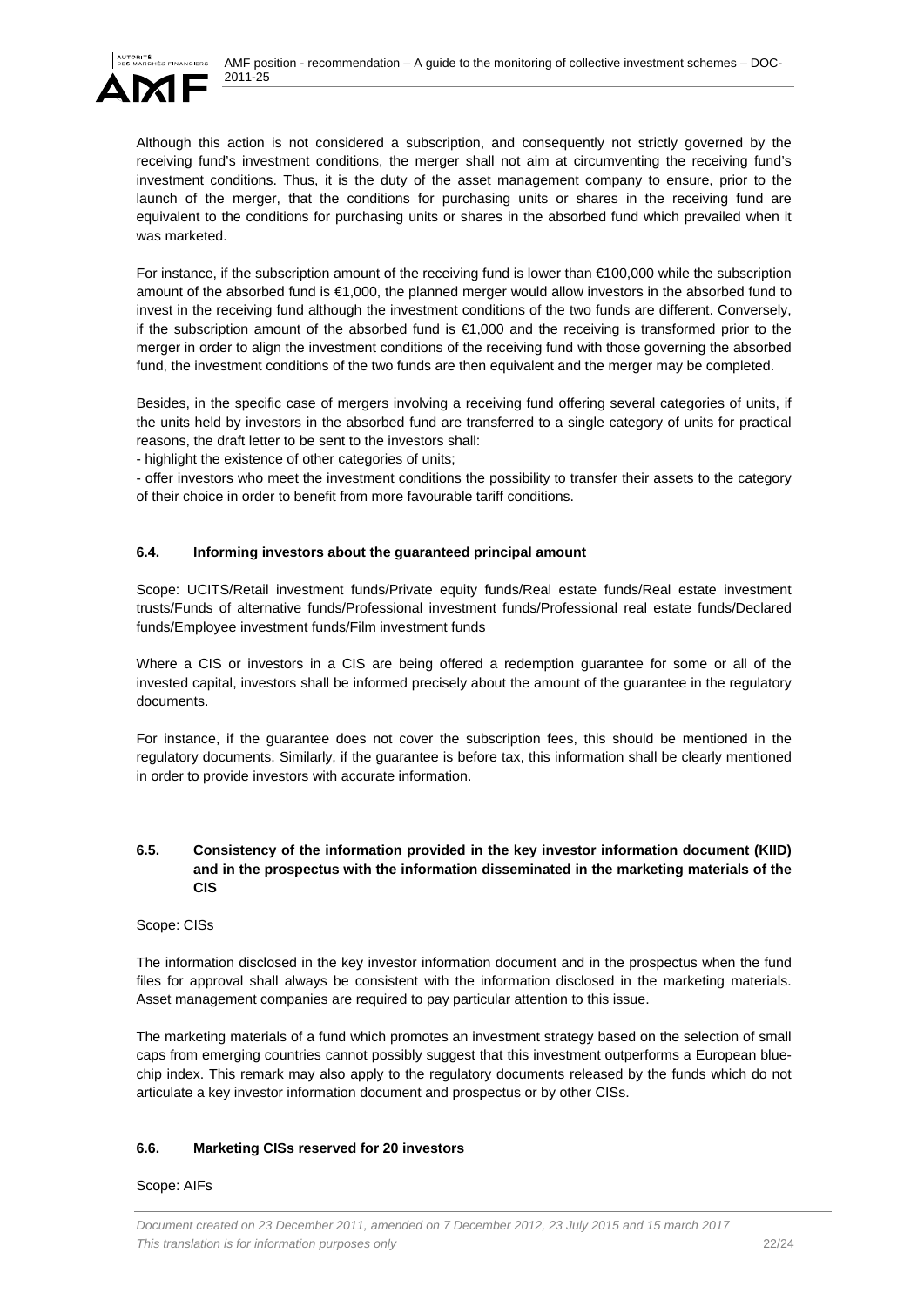

Reserved AIFs shall not be listed, advertised, sold or be subject to any other type of solicitation to the general public. This category of investors is intended to host the AIF incorporated on demand of a limited number of investors (a maximum of 20 persons). The funds concerned shall not be actively marketed, even though it is aimed at a limited number of investors.

Besides, the fact that these funds are reserved for specific investors implies that the regulatory documents they release are not available to the general public. For purposes of consistency, they cannot be communicated to funds open to all investors since this would be like distributing to the general public funds which are meant to be held by a limited number of investors.

### **6.7. Transformation of a fund established with a pre-determined time horizon (excluding structured funds)**

Scope: CISs, excluding formula CISs

#### Dissolution

Several funds have filed for early dissolution with the AMF.

These files are particular insofar as dissolution would occur before the planned maturity date, thereby allowing investors to have their units or shares redeemed before the end of the investment period on the basis of which they subscribed and on the basis of which the fund should have been managed initially. Moreover, where investors have their capital guaranteed at maturity, early dissolution would prevent them from benefiting from this guarantee within the anticipated timeframe.

These files require that the right balance between investor protection and the requirements imposed on the asset management companies be found. Indeed, these requirements can prove to be so stringent that early dissolution becomes preferable, in the interests of the investors, to continuing to manage the fund. This may be the case where a fund using an insurance portfolio strategy is forced to invest in monetary assets because of a sharp decline in the markets.

The AMF shall then review the conditions under which the asset management company takes into account the interest of the investors and the potential loss they could suffer, the loss of opportunity, the subscription fees and the other costs associated with the dissolution.

# **Transformation**

Some asset management companies have developed and marketed CISs according to a pre-determined maturity date and wish to transform these products into similar products at maturity.

It is desirable that these transformations give rise to a positive action by the investor so that its subscription in the fund is not tacitly extended. However, failing this, it is possible to change a CIS built for, and marketed over, a pre-determined time period which has expired into a product using the same investment strategy and having the same time horizon, provided that the following conditions are met:

The new fund shall leave enough time to investors to make their investment decision (i.e. holding their units) depending on the frequency of the net asset value calculation and have their exposure to dynamic assets renewed at the end of this period only. During this period, investors shall have the possibility to redeem units free of charges.

#### Example:

- A two-week time period for a fund with weekly liquidity is not enough.

- A one-month period for a fund with daily liquidity is a possible option.

The information provided to investors, by mail and before the fund expires, shall contain several pieces of information. It shall specify that the new investment product has been conceived in